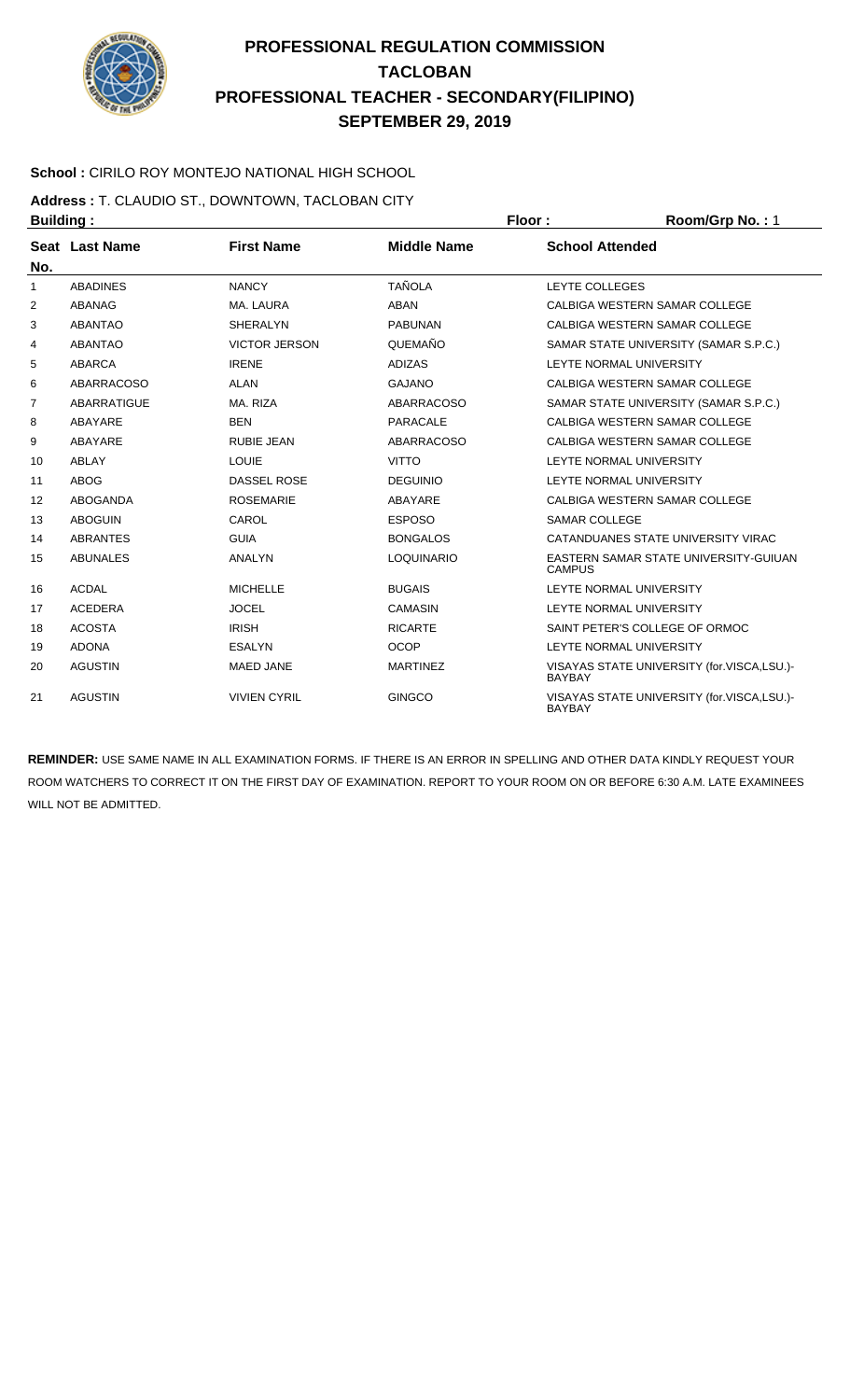

### **School :** CIRILO ROY MONTEJO NATIONAL HIGH SCHOOL

**Address :** T. CLAUDIO ST., DOWNTOWN, TACLOBAN CITY

| <b>Building:</b> |                  |                   | Floor:             | Room/Grp No.: 2        |                                            |
|------------------|------------------|-------------------|--------------------|------------------------|--------------------------------------------|
| No.              | Seat Last Name   | <b>First Name</b> | <b>Middle Name</b> | <b>School Attended</b> |                                            |
| $\mathbf{1}$     | <b>ALABAT</b>    | <b>JECCA</b>      | <b>CORITANA</b>    |                        | <b>LEYTE NORMAL UNIVERSITY</b>             |
| $\overline{2}$   | <b>ALAJAS</b>    | <b>ERNA MAE</b>   | <b>VISCARA</b>     | <b>BAYBAY</b>          | VISAYAS STATE UNIVERSITY (for.VISCA,LSU.)- |
| 3                | <b>ALBURO</b>    | <b>MARK ANGEL</b> | <b>PEREZ</b>       | <b>NAVAL</b>           | NAVAL STATE UNIVERSITY (for.NAVAL INST)-   |
| 4                | <b>ALCANTARA</b> | <b>RIAMIE</b>     | <b>DELA PIEZA</b>  | <b>PALOMPON</b>        | PALOMPON INSTITUTE OF TECHNOLOGY-          |
| 5                | <b>ALENTEJO</b>  | <b>JINKY</b>      | <b>ARIAS</b>       | <b>BAYBAY</b>          | VISAYAS STATE UNIVERSITY (for.VISCA,LSU.)- |
| 6                | <b>ALESTRE</b>   | <b>JESBEL</b>     | <b>RAFAEL</b>      |                        | SOUTHERN LEYTE STATE UNIVERSITY-T.OPPUS    |
| 7                | <b>ALGO</b>      | <b>REY ADRIAN</b> | <b>EGANO</b>       | CONCEPTION-BAYBAY      | FRANCISCAN COLLEGE OF THE IMMACULATE       |
| 8                | <b>ALKUINO</b>   | <b>JENNIFER</b>   | <b>ABRANTES</b>    | CONCEPTION-BAYBAY      | FRANCISCAN COLLEGE OF THE IMMACULATE       |
| 9                | <b>ALMANO</b>    | <b>GINA</b>       | <b>CORPIN</b>      | <b>NAVAL</b>           | NAVAL STATE UNIVERSITY (for.NAVAL INST)-   |
| 10               | <b>ALOTI-OT</b>  | <b>RUFFA</b>      | <b>MARCELLANA</b>  |                        | <b>LEYTE NORMAL UNIVERSITY</b>             |
| 11               | <b>ALVAREZ</b>   | <b>JOLLY ANN</b>  | <b>RUBIA</b>       | (for.LIT)TACLOBAN      | EASTERN VISAYAS STATE UNIVERSITY           |
| 12               | AMAHAN           | <b>MERRY JOY</b>  | <b>PERNITES</b>    | <b>BAYBAY</b>          | VISAYAS STATE UNIVERSITY (for.VISCA,LSU.)- |
| 13               | <b>AMISTOSO</b>  | <b>CHERDEL</b>    | <b>JAMORA</b>      |                        | LEYTE NORMAL UNIVERSITY                    |
| 14               | <b>ANZURES</b>   | <b>REYNALIZA</b>  | <b>VILLAMOR</b>    | <b>NAVAL</b>           | NAVAL STATE UNIVERSITY (for.NAVAL INST)-   |
| 15               | APAREJO          | <b>TERESITA</b>   | <b>MEREDORES</b>   | <b>BILIRAN</b>         | NAVAL STATE UNIVERSITY (for.NAVAL INST)    |
| 16               | <b>APIPI</b>     | <b>MILDY</b>      | <b>BERNAL</b>      | <b>BAYBAY</b>          | VISAYAS STATE UNIVERSITY (for.VISCA,LSU.)- |
| 17               | <b>APOLINAR</b>  | <b>IVY</b>        | <b>DALMAS</b>      | <b>PALOMPON</b>        | PALOMPON INSTITUTE OF TECHNOLOGY-          |
| 18               | <b>APOLINAR</b>  | <b>JOEBIN</b>     | <b>GONZAGA</b>     | <b>PALOMPON</b>        | PALOMPON INSTITUTE OF TECHNOLOGY-          |
| 19               | <b>APOSTOL</b>   | <b>NICKO</b>      | <b>MINGUITO</b>    | <b>BAYBAY</b>          | VISAYAS STATE UNIVERSITY (for.VISCA,LSU.)- |
| 20               | ARANAS           | <b>ARIAN</b>      | <b>GUILEÑO</b>     | <b>CAMPUS</b>          | EASTERN SAMAR STATE UNIVERSITY-GUIUAN      |
| 21               | ARESGADO         | <b>AINNIE</b>     | <b>REGIS</b>       | <b>SAMAR COLLEGE</b>   |                                            |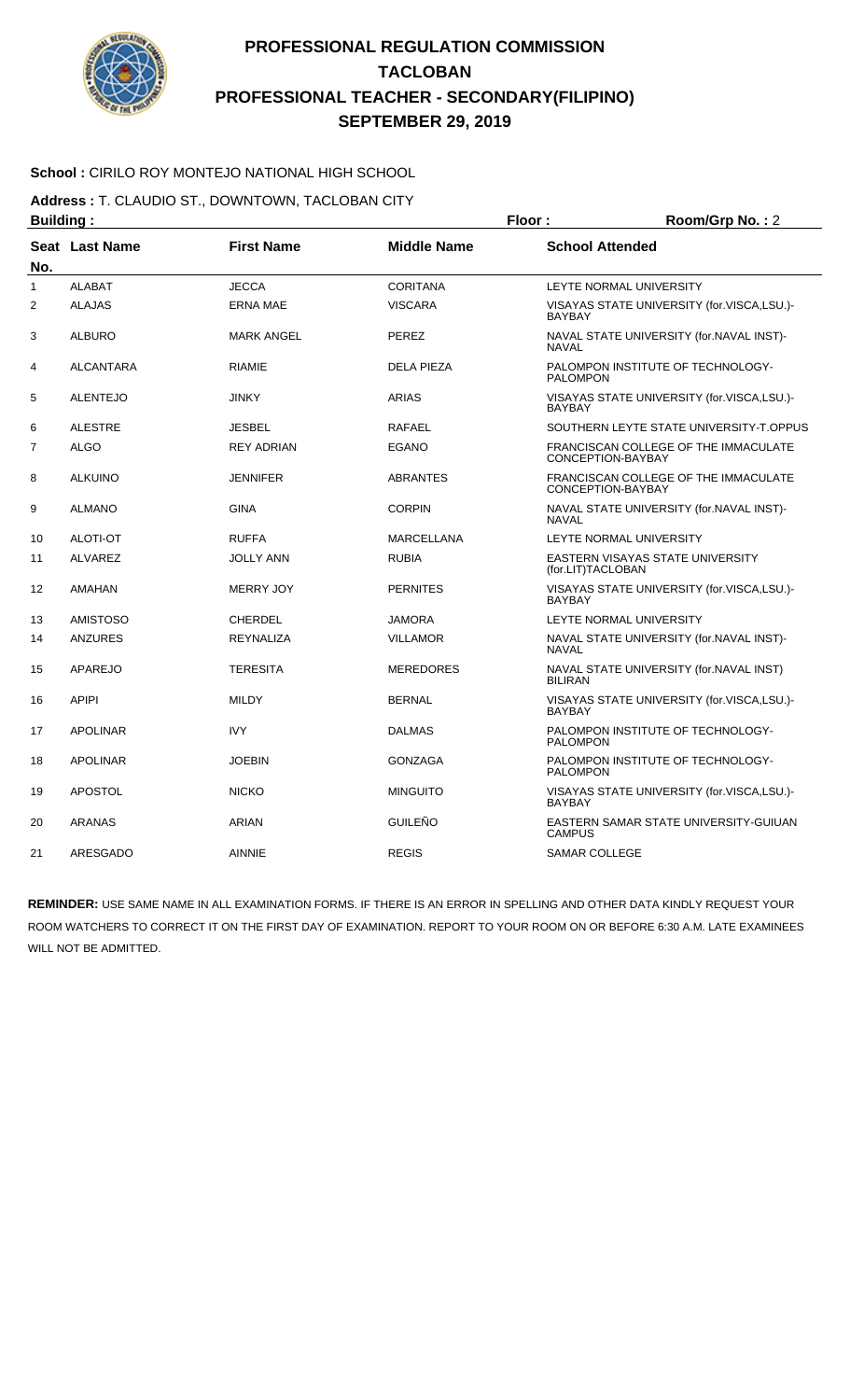

### **School :** CIRILO ROY MONTEJO NATIONAL HIGH SCHOOL

**Address :** T. CLAUDIO ST., DOWNTOWN, TACLOBAN CITY

|     | <b>Building:</b> |                     |                    |                        | Room/Grp No.: 3                            |
|-----|------------------|---------------------|--------------------|------------------------|--------------------------------------------|
| No. | Seat Last Name   | <b>First Name</b>   | <b>Middle Name</b> | <b>School Attended</b> |                                            |
| 1   | <b>ARIASO</b>    | <b>NIZANIEL</b>     |                    |                        | HOLY CROSS COLLEGE OF CARIGARA             |
| 2   | <b>ARINGO</b>    | <b>MARIAN</b>       | <b>AGRAVANTE</b>   | <b>PALOMPON</b>        | PALOMPON INSTITUTE OF TECHNOLOGY-          |
| 3   | <b>ARNON</b>     | <b>JUSTINO JR</b>   | <b>SAJORDA</b>     |                        | ASIAN DEVELOPMENT FOUNDATION COLLEGE       |
| 4   | <b>AROY</b>      | <b>GLADISH MAE</b>  | <b>LIGALIG</b>     |                        | SOUTHERN LEYTE STATE UNIVERSITY-T.OPPUS    |
| 5   | <b>ARRO</b>      | <b>GERALYN</b>      |                    |                        | LEYTE NORMAL UNIVERSITY                    |
| 6   | <b>ARTATES</b>   | <b>JERRY</b>        | <b>GARCIA</b>      | <b>LEYTE COLLEGES</b>  |                                            |
| 7   | <b>ARTECHE</b>   | <b>MARY KATE</b>    | <b>VILLAMOR</b>    |                        | LEYTE NORMAL UNIVERSITY                    |
| 8   | <b>ARTIAGA</b>   | <b>KYLE ADRIAN</b>  | <b>GUIUAN</b>      |                        | LEYTE NORMAL UNIVERSITY                    |
| 9   | <b>ARUMBO</b>    | <b>JOYCIE</b>       | <b>OLORVIDA</b>    | <b>PALOMPON</b>        | PALOMPON INSTITUTE OF TECHNOLOGY-          |
| 10  | <b>AURE</b>      | ANA LIZA            | <b>SANITA</b>      |                        | ASIAN DEVELOPMENT FOUNDATION COLLEGE       |
| 11  | <b>AVESTRUZ</b>  | GIGI                |                    |                        | HOLY CROSS COLLEGE OF CARIGARA             |
| 12  | <b>AVILA</b>     | <b>CHRISTEL</b>     | <b>BELARMA</b>     | <b>BAYBAY</b>          | VISAYAS STATE UNIVERSITY (for.VISCA,LSU.)- |
| 13  | <b>AVILA</b>     | <b>JESSIE REY</b>   | <b>HALINON</b>     | <b>BAYBAY</b>          | VISAYAS STATE UNIVERSITY (for.VISCA,LSU.)- |
| 14  | <b>BABON</b>     | <b>LUCKY ARCHIE</b> | <b>MABAO</b>       |                        | LEYTE NORMAL UNIVERSITY                    |
| 15  | <b>BACABAC</b>   | <b>MARK</b>         | <b>BRAZIL</b>      |                        | LEYTE NORMAL UNIVERSITY                    |
| 16  | <b>BACAYCAY</b>  | <b>GODOFREDO JR</b> | <b>PACIOS</b>      |                        | SAMAR STATE UNIVERSITY (SAMAR S.P.C.)      |
| 17  | <b>BACAYCAY</b>  | <b>JUDY ANN</b>     | <b>PACLITA</b>     |                        | SAMAR STATE UNIVERSITY (SAMAR S.P.C.)      |
| 18  | <b>BACCOL</b>    | <b>JASON</b>        | <b>SOTIS</b>       |                        | SAMAR STATE UNIVERSITY (SAMAR S.P.C.)      |
| 19  | <b>BACCOL</b>    | <b>MARY JANE</b>    | LIM-IT             |                        | ASIAN DEVELOPMENT FOUNDATION COLLEGE       |
| 20  | <b>BACSAL</b>    | <b>ROSALYN</b>      | <b>DACAYMAT</b>    |                        | CALBIGA WESTERN SAMAR COLLEGE              |
| 21  | <b>BACULO</b>    | <b>JEAN</b>         | <b>PINANGAY</b>    |                        | LEYTE NORMAL UNIVERSITY                    |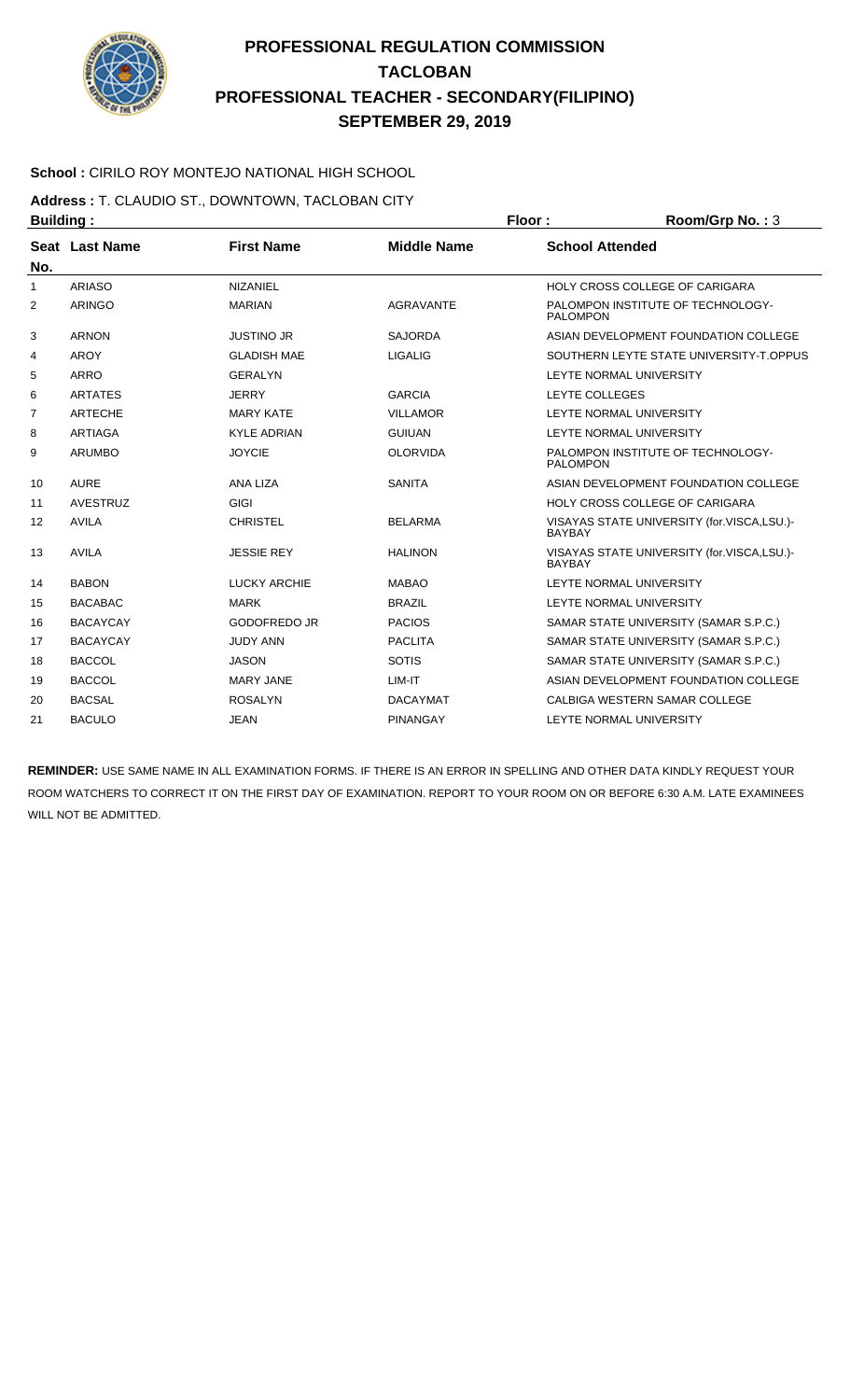

### **School :** CIRILO ROY MONTEJO NATIONAL HIGH SCHOOL

**Address :** T. CLAUDIO ST., DOWNTOWN, TACLOBAN CITY

| <b>Building:</b><br><b>First Name</b><br>Seat Last Name<br>No. |                  |                   | Floor:             | Room/Grp No.: 4             |                                            |
|----------------------------------------------------------------|------------------|-------------------|--------------------|-----------------------------|--------------------------------------------|
|                                                                |                  |                   | <b>Middle Name</b> | <b>School Attended</b>      |                                            |
| 1                                                              | <b>BAGASALA</b>  | <b>MARCELINA</b>  | <b>ARAZA</b>       |                             | SAMAR STATE UNIVERSITY (SAMAR S.P.C.)      |
| $\overline{2}$                                                 | <b>BAGUNA</b>    | <b>ANA ROSE</b>   | <b>CORPIN</b>      | <b>NAVAL</b>                | NAVAL STATE UNIVERSITY (for.NAVAL INST)-   |
| 3                                                              | <b>BALAROTE</b>  | <b>EMMARIE</b>    | <b>AGUPITA</b>     |                             | SOUTHERN LEYTE STATE UNIVERSITY-T.OPPUS    |
| 4                                                              | <b>BALBADA</b>   | <b>FELICITAS</b>  | CARANYAGAN         | <b>CAMPUS</b>               | EASTERN SAMAR STATE UNIVERSITY GUIUAN      |
| 5                                                              | <b>BALBARINO</b> | <b>RAQUEL</b>     | <b>CAGABHION</b>   | CONCEPTION-BAYBAY           | FRANCISCAN COLLEGE OF THE IMMACULATE       |
| 6                                                              | <b>BALDO</b>     | <b>ALFORD</b>     | <b>CEPRIANO</b>    | (SACRED HEART COLL.)        | SAINT MARY'S COLLEGE OF CATBALOGAN         |
| 7                                                              | <b>BALDOMAR</b>  | <b>JESSA</b>      | <b>BACHA</b>       | LEYTE NORMAL UNIVERSITY     |                                            |
| 8                                                              | <b>BALONDO</b>   | <b>GERALDINE</b>  | <b>ABADIANO</b>    |                             | CALBIGA WESTERN SAMAR COLLEGE              |
| 9                                                              | <b>BALTAZAR</b>  | ANALYN            | <b>SOLAYAO</b>     |                             | CALBIGA WESTERN SAMAR COLLEGE              |
| 10                                                             | <b>BANABAN</b>   | <b>ELMER</b>      | <b>OCHEA</b>       | <b>PALOMPON</b>             | PALOMPON INSTITUTE OF TECHNOLOGY-          |
| 11                                                             | <b>BAÑEZ</b>     | <b>GLORIA ANN</b> | <b>GABITAN</b>     | <b>SCIENCES &amp; TECH.</b> | ASIA COLLEGE OF ADVANCE STUDIES IN ARTS.   |
| 12                                                             | <b>BANTILAN</b>  | LEAH              | <b>GARADO</b>      | <b>CAMPUS</b>               | EASTERN SAMAR STATE UNIVERSITY-GUIUAN      |
| 13                                                             | <b>BARCOS</b>    | MA. MELODY        | <b>MEJORADA</b>    | <b>BAYBAY</b>               | VISAYAS STATE UNIVERSITY (for.VISCA,LSU.)- |
| 14                                                             | <b>BASALIO</b>   | <b>JOHNWYNN</b>   | <b>ESCORIAL</b>    | LEYTE NORMAL UNIVERSITY     |                                            |
| 15                                                             | <b>BASBAS</b>    | <b>ROSEBELLA</b>  | <b>DUBLIN</b>      | <b>NAVAL</b>                | NAVAL STATE UNIVERSITY (for.NAVAL INST)-   |
| 16                                                             | <b>BATALLA</b>   | <b>JONALYN</b>    | <b>NACIONAL</b>    |                             | HOLY CROSS COLLEGE OF CARIGARA             |
| 17                                                             | <b>BATALON</b>   | LIZELLE           | <b>JUNIO</b>       |                             | SOUTHERN LEYTE STATE UNIVERSITY-T.OPPUS    |
| 18                                                             | <b>BATOON</b>    | <b>VHIE JEAN</b>  | NAGSUBAN           |                             | SAINT PETER'S COLLEGE OF ORMOC             |
| 19                                                             | <b>BAUTISTA</b>  | <b>AUBREY JOY</b> | <b>ROMERO</b>      | LEYTE NORMAL UNIVERSITY     |                                            |
| 20                                                             | <b>BECHAIDA</b>  | <b>CHRISFORD</b>  | ABADIEZ            | <b>PALOMPON</b>             | PALOMPON INSTITUTE OF TECHNOLOGY-          |
| 21                                                             | <b>BEGONTE</b>   | <b>ILOL</b>       | <b>GOZON</b>       | <b>BAYBAY</b>               | VISAYAS STATE UNIVERSITY (for.VISCA,LSU.)- |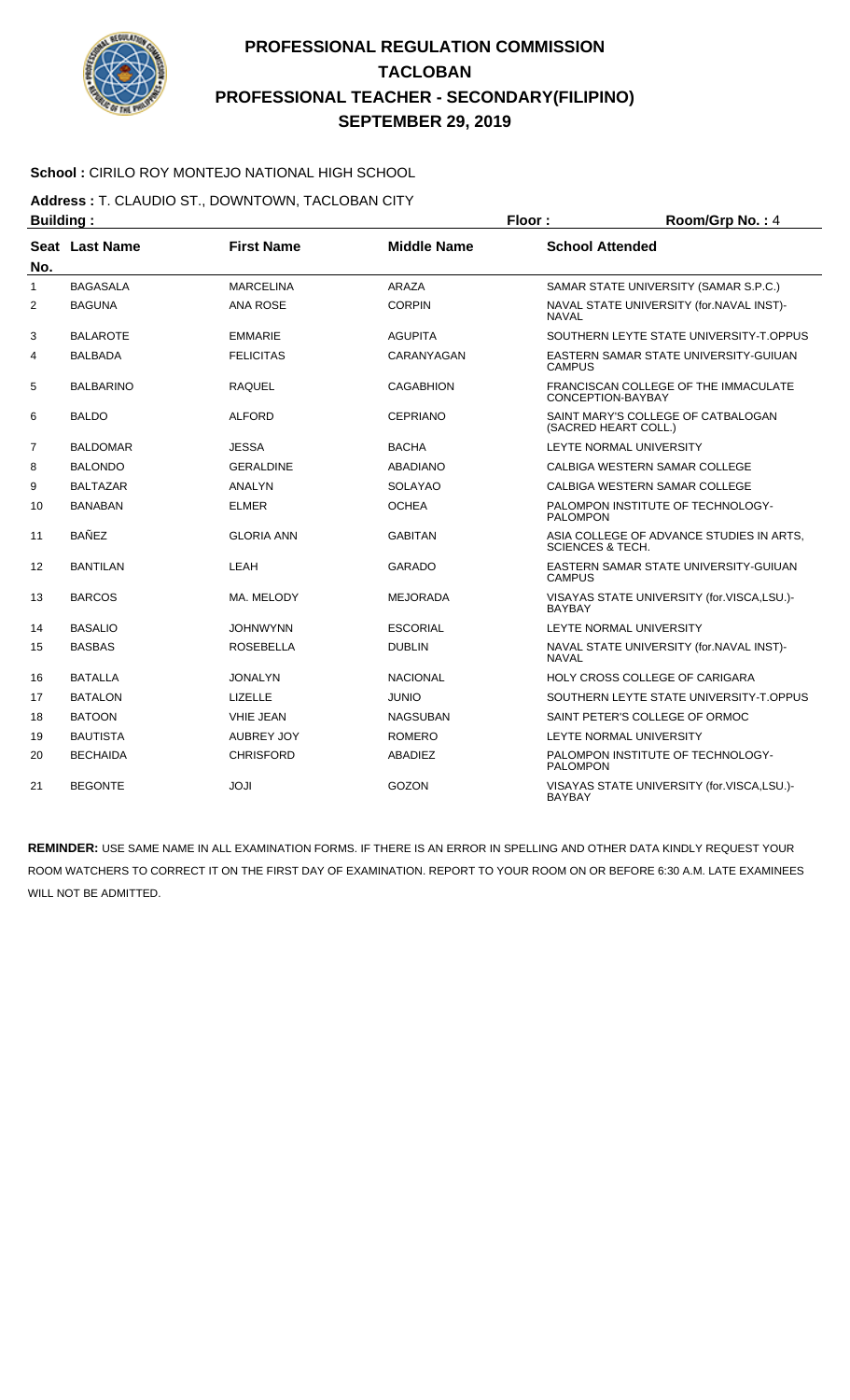

### **School :** CIRILO ROY MONTEJO NATIONAL HIGH SCHOOL

**Address :** T. CLAUDIO ST., DOWNTOWN, TACLOBAN CITY

| <b>Building:</b> |                       |                        | Floor:             | Room/Grp No.: 5        |                                                            |
|------------------|-----------------------|------------------------|--------------------|------------------------|------------------------------------------------------------|
| No.              | <b>Seat Last Name</b> | <b>First Name</b>      | <b>Middle Name</b> | <b>School Attended</b> |                                                            |
| 1                | <b>BERNAT</b>         | <b>LYN</b>             | CASE               |                        | SOUTHERN LEYTE STATE UNIVERSITY-T.OPPUS                    |
| 2                | <b>BIANES</b>         | <b>REZALYN</b>         | <b>MADEJA</b>      | <b>CAMPUS</b>          | EASTERN SAMAR STATE UNIVERSITY-GUIUAN                      |
| 3                | <b>BILARDO</b>        | <b>FLORAMIE</b>        | <b>BALBERO</b>     | <b>PALOMPON</b>        | PALOMPON INSTITUTE OF TECHNOLOGY-                          |
| 4                | <b>BITUIN</b>         | <b>KAREN</b>           | <b>VALENCIA</b>    | (for.LIT)TACLOBAN      | EASTERN VISAYAS STATE UNIVERSITY                           |
| 5                | <b>BLANCO</b>         | <b>QUEENIE</b>         | <b>EBCAS</b>       |                        | SAINT PETER'S COLLEGE OF ORMOC                             |
| 6                | <b>BOLO</b>           | LORE-AN                | <b>PALWA</b>       | <b>JUAN CAMPUS</b>     | SOUTHERN LEYTE STATE UNIVERSITY - SAN                      |
| $\overline{7}$   | <b>BONITE</b>         | <b>HYDIE</b>           | <b>FLORES</b>      | <b>PALOMPON</b>        | PALOMPON INSTITUTE OF TECHNOLOGY-                          |
| 8                | <b>BORER</b>          | <b>EDITH JANE</b>      | <b>NESUS</b>       |                        | LEYTE NORMAL UNIVERSITY                                    |
| 9                | <b>BORJA</b>          | <b>NESLIE ANNE</b>     | CABALLERA          | LEYTE COLLEGES         |                                                            |
| 10               | <b>BORROMEO</b>       | <b>DINA</b>            | <b>CELESTIAL</b>   | (for.LIT)TACLOBAN      | <b>EASTERN VISAYAS STATE UNIVERSITY</b>                    |
| 11               | <b>BUCHAN</b>         | ARVIN                  | <b>VILLA</b>       |                        | WESTERN LEYTE COLLEGE-ORMOC                                |
| 12               | <b>BUNYE</b>          | JOMHAR JOSE ALONZO III | <b>BARBA</b>       |                        | WESTERN LEYTE COLLEGE-ORMOC                                |
| 13               | <b>CABALLES</b>       | <b>MARY GRACE</b>      | <b>ANAJAO</b>      |                        | SOUTHERN LEYTE STATE UNIVERSITY-T.OPPUS                    |
| 14               | <b>CABANGUNAY</b>     | <b>JOLINA</b>          | <b>ANDAM</b>       |                        | SAMAR STATE UNIVERSITY (SAMAR S.P.C.)                      |
| 15               | <b>CABANGUNAY</b>     | <b>MYLENE</b>          | <b>EBIN</b>        |                        | SAMAR STATE UNIVERSITY (SAMAR S.P.C.)                      |
| 16               | CABE                  | <b>ALICIA</b>          | <b>SOLAYAO</b>     | SAMAR COLLEGE          |                                                            |
| 17               | <b>CABIDOG</b>        | <b>DEXTER</b>          | <b>MAGALLON</b>    |                        | ASIAN DEVELOPMENT FOUNDATION COLLEGE                       |
| 18               | <b>CABONAYGAN</b>     | <b>DELIA</b>           | <b>NABLO</b>       |                        | CALBIGA WESTERN SAMAR COLLEGE                              |
| 19               | <b>CABRADILLA</b>     | <b>FE</b>              |                    | (for.LIT)TACLOBAN      | <b>EASTERN VISAYAS STATE UNIVERSITY</b>                    |
| 20               | <b>CABRENA</b>        | <b>MELODY</b>          | <b>SALAZAR</b>     | <b>NAVAL</b>           | NAVAL STATE UNIVERSITY (for.NAVAL INST)-                   |
| 21               | <b>CABRIGAS</b>       | <b>ROYLAN</b>          | <b>BACSAL</b>      |                        | SAINT MARY'S COLLEGE OF CATBALOGAN<br>(SACRED HEART COLL.) |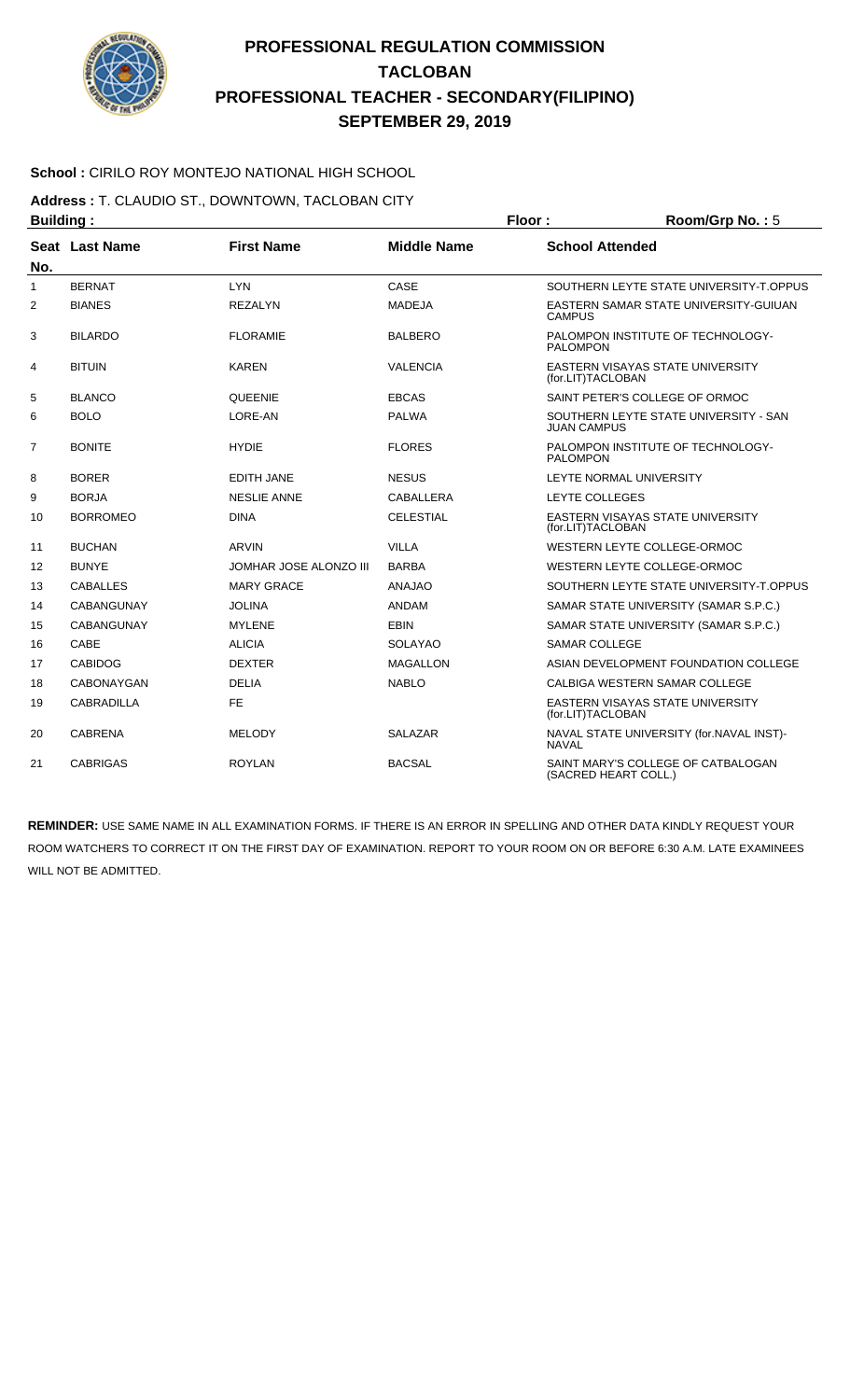

### **School :** CIRILO ROY MONTEJO NATIONAL HIGH SCHOOL

**Address :** T. CLAUDIO ST., DOWNTOWN, TACLOBAN CITY **Building : Floor : Room/Grp No. :** 6

| . <u>.</u>   |                   |                   |                    |                                                                      |
|--------------|-------------------|-------------------|--------------------|----------------------------------------------------------------------|
| No.          | Seat Last Name    | <b>First Name</b> | <b>Middle Name</b> | <b>School Attended</b>                                               |
| $\mathbf{1}$ | <b>CABRILLAS</b>  | <b>ARLYN</b>      | ABAINZA            | CALBIGA WESTERN SAMAR COLLEGE                                        |
| 2            | <b>CABUEÑAS</b>   | <b>EVELYN</b>     | <b>PABUA</b>       | CALBIGA WESTERN SAMAR COLLEGE                                        |
| 3            | <b>CAFE</b>       | <b>JESSA</b>      | <b>CABUJAT</b>     | CALBIGA WESTERN SAMAR COLLEGE                                        |
| 4            | CAGALAWAN         | <b>FITZ KIZZY</b> | <b>ALBUTRA</b>     | <b>EASTERN VISAYAS STATE UNIVERSITY</b><br>(for.LIT)TACLOBAN         |
| 5            | CAHANAP           | <b>ELLEN JOY</b>  | <b>DUASO</b>       | ASIAN DEVELOPMENT FOUNDATION COLLEGE                                 |
| 6            | CAINONG           | <b>CATHERINE</b>  | <b>GARCIA</b>      | EASTERN VISAYAS STATE UNIV. (FOR. L.I.T.)-<br><b>CARIGARA CAMPUS</b> |
| 7            | <b>CAJANDOC</b>   | <b>JOALBEN</b>    | <b>RAMADILLA</b>   | LEYTE NORMAL UNIVERSITY                                              |
| 8            | <b>CALDA</b>      | <b>FLORA MAY</b>  | <b>COMINGKING</b>  | <b>TOLEDO GULLAS COLLEGE</b>                                         |
| 9            | <b>CAMPAYAN</b>   | <b>JOJIE</b>      | <b>MARBAS</b>      | LEYTE NORMAL UNIVERSITY                                              |
| 10           | <b>CANALES</b>    | <b>JERVIES</b>    | <b>MODESTO</b>     | LEYTE NORMAL UNIVERSITY                                              |
| 11           | <b>CAÑETE</b>     | MA, ARIANNE JADE  | <b>ELIC</b>        | LEYTE NORMAL UNIVERSITY                                              |
| 12           | <b>CAÑETE</b>     | <b>RUDEN</b>      | <b>ABOC</b>        | WESTERN LEYTE COLLEGE-ORMOC                                          |
| 13           | <b>CANIGA</b>     | <b>BENJIE</b>     | <b>ABRILLO</b>     | <b>LEYTE COLLEGES</b>                                                |
| 14           | CANO              | <b>JOAN</b>       | <b>MORA</b>        | VISAYAS STATE UNIVERSITY (for.VISCA,LSU.)-<br><b>BAYBAY</b>          |
| 15           | CAÑONIO           | <b>KIMBERLY</b>   | <b>AYUDA</b>       | NAVAL STATE UNIVERSITY (for.NAVAL INST)-<br><b>NAVAL</b>             |
| 16           | <b>CANONOY</b>    | <b>RUBIEROSE</b>  | <b>ANTOPINA</b>    | EASTERN VISAYAS STATE UNIVERSITY<br>(for.LIT)TACLOBAN                |
| 17           | <b>CANOY</b>      | <b>DARLENE</b>    | <b>CONGCONG</b>    | NAVAL STATE UNIVERSITY (for.NAVAL INST)-<br><b>NAVAL</b>             |
| 18           | CAPAGALAN         | <b>CRISTY JOY</b> | <b>TERENCIO</b>    | ASIAN DEVELOPMENT FOUNDATION COLLEGE                                 |
| 19           | <b>CARBONILLA</b> | <b>LILIBETH</b>   | <b>GISULGA</b>     | SOUTHERN LEYTE STATE UNIVERSITY - SAN<br><b>JUAN CAMPUS</b>          |
| 20           | <b>CASES</b>      | <b>JENNY LIZA</b> | <b>CORPIN</b>      | NAVAL STATE UNIVERSITY (for.NAVAL INST)-<br><b>NAVAL</b>             |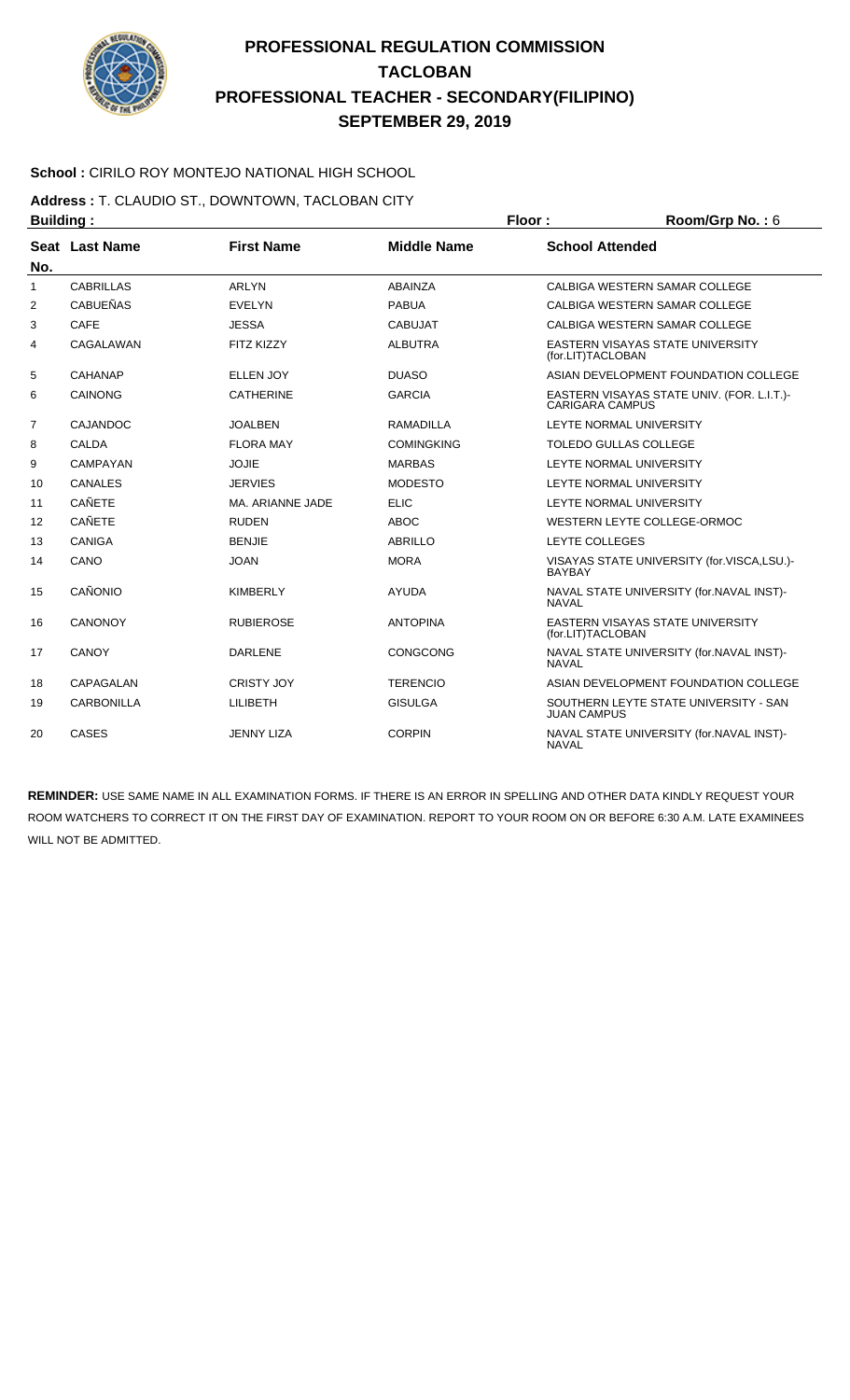

### **School :** CIRILO ROY MONTEJO NATIONAL HIGH SCHOOL

**Address :** T. CLAUDIO ST., DOWNTOWN, TACLOBAN CITY

| <b>Building:</b> |                   |                     |                    | Floor:                 | Room/Grp No.: 7                                           |  |
|------------------|-------------------|---------------------|--------------------|------------------------|-----------------------------------------------------------|--|
|                  | Seat Last Name    | <b>First Name</b>   | <b>Middle Name</b> | <b>School Attended</b> |                                                           |  |
| No.              |                   |                     |                    |                        |                                                           |  |
| 1                | CASONGGAY         | <b>ANNA ELAINE</b>  | <b>DALDE</b>       | <b>BAYBAY</b>          | VISAYAS STATE UNIVERSITY (for.VISCA,LSU.)-                |  |
| $\overline{2}$   | CASTAÑOS          | JOY MAE             | <b>SABADO</b>      | <b>PALOMPON</b>        | PALOMPON INSTITUTE OF TECHNOLOGY-                         |  |
| 3                | CASTAÑOS          | <b>MYERS ANNE</b>   | <b>SABADO</b>      | <b>PALOMPON</b>        | PALOMPON INSTITUTE OF TECHNOLOGY-                         |  |
| 4                | <b>CASTIL</b>     | <b>FEB VRENELLI</b> | <b>ABUDA</b>       |                        | LEYTE NORMAL UNIVERSITY                                   |  |
| 5                | <b>CASTILLO</b>   | <b>JOAN</b>         | <b>CATARIG</b>     |                        | WESTERN LEYTE COLLEGE-ORMOC                               |  |
| 6                | CATAAG            | <b>REYLYN</b>       | SAREZ              |                        | LEYTE NORMAL UNIVERSITY                                   |  |
| 7                | <b>CATIGBE</b>    | <b>GLAIDEN</b>      | <b>DEL ROSARIO</b> | <b>NAVAL</b>           | NAVAL STATE UNIVERSITY (for.NAVAL INST)-                  |  |
| 8                | <b>CATUDIO</b>    | <b>JESSA-BELL</b>   | <b>CREER</b>       |                        | ASIAN DEVELOPMENT FOUNDATION COLLEGE                      |  |
| 9                | CAZAR             | <b>SHERLY</b>       | <b>CATALOGO</b>    | <b>BAYBAY</b>          | VISAYAS STATE UNIVERSITY (for.VISCA,LSU.)-                |  |
| 10               | <b>CEBRERO</b>    | <b>EDDIEFEL</b>     |                    |                        | LEYTE NORMAL UNIVERSITY                                   |  |
| 11               | <b>CERILLA</b>    | SHARICAH ASHYLL     | <b>ORTIGUESA</b>   |                        | LEYTE NORMAL UNIVERSITY                                   |  |
| 12               | <b>CERNA</b>      | <b>JOCEEL</b>       | <b>PAULO</b>       |                        | FRANCISCAN COLLEGE OF THE IMMACULATE<br>CONCEPTION-BAYBAY |  |
| 13               | CLARO             | <b>ROANN</b>        | <b>BELARDO</b>     | <b>SAMAR COLLEGE</b>   |                                                           |  |
| 14               | <b>COLLENA</b>    | <b>ARGIF</b>        | <b>PANILAG</b>     |                        | LEYTE NORMAL UNIVERSITY                                   |  |
| 15               | <b>COLMINAS</b>   | <b>MARIEL</b>       | <b>PASINIO</b>     |                        | WESTERN LEYTE COLLEGE-ORMOC                               |  |
| 16               | <b>COMENDADOR</b> | <b>HELEN</b>        | <b>FRANCISCO</b>   |                        | CHRIST THE KING COLLEGE OF CALBAYOG                       |  |
| 17               | <b>COMIA</b>      | <b>NATHALIE JOY</b> | <b>ABUDE</b>       |                        | LEYTE NORMAL UNIVERSITY                                   |  |
| 18               | <b>CONTINEDAS</b> | <b>ALICE</b>        | CONDE              | <b>PALOMPON</b>        | PALOMPON INSTITUTE OF TECHNOLOGY-                         |  |
| 19               | <b>COPINO</b>     | <b>ROSE ANN</b>     | <b>CAYANES</b>     |                        | LEYTE NORMAL UNIVERSITY                                   |  |
| 20               | CORDERO           | <b>CRISTINE</b>     | DE LOS SANTOS      | <b>NAVAL</b>           | NAVAL STATE UNIVERSITY (for.NAVAL INST)-                  |  |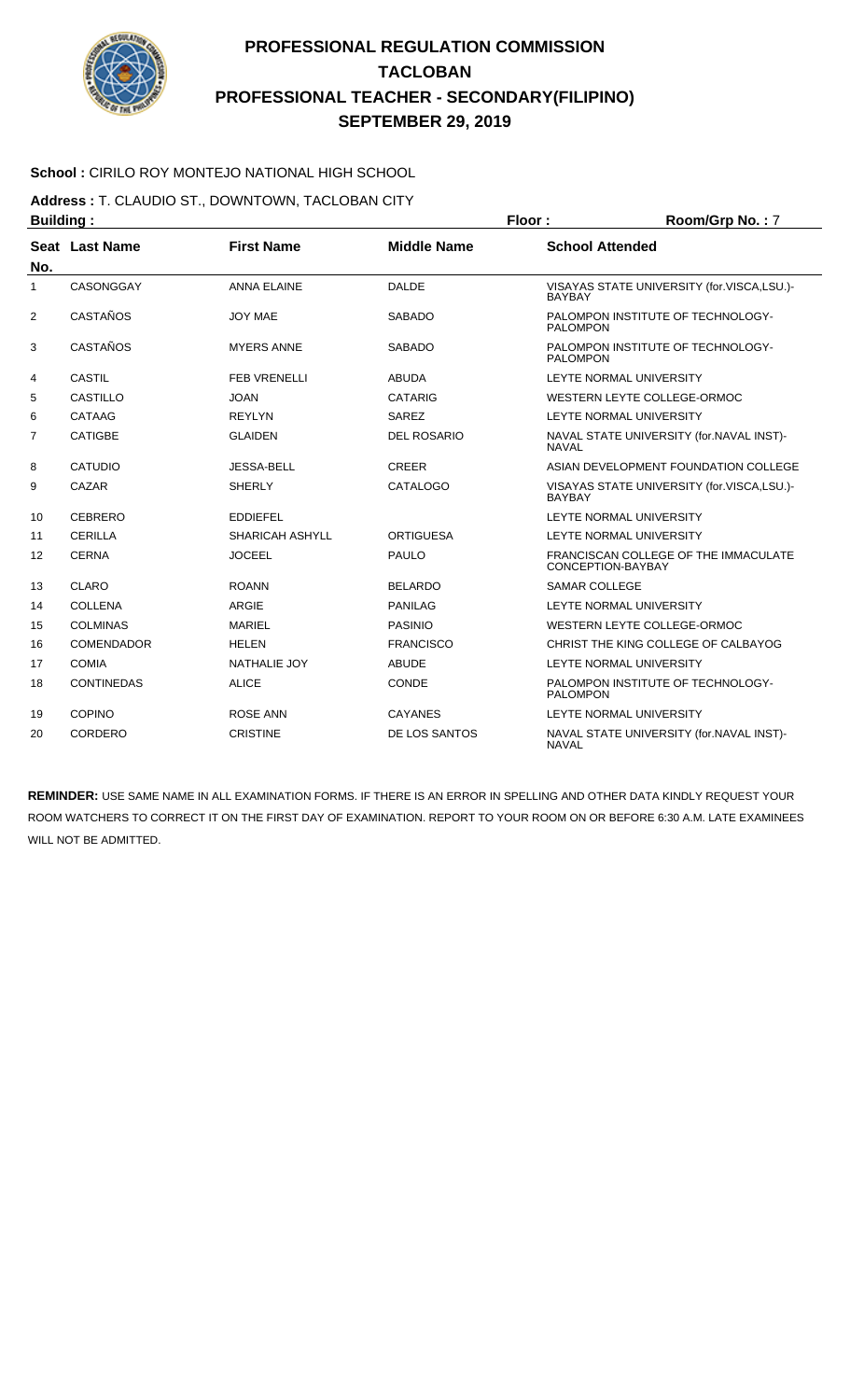

### **School :** CIRILO ROY MONTEJO NATIONAL HIGH SCHOOL

**Address :** T. CLAUDIO ST., DOWNTOWN, TACLOBAN CITY

| <b>Building:</b> |                       |                                                                   |                 | Floor:                                               | Room/Grp No.: 8                            |  |
|------------------|-----------------------|-------------------------------------------------------------------|-----------------|------------------------------------------------------|--------------------------------------------|--|
| No.              | <b>Seat Last Name</b> | <b>First Name</b><br><b>School Attended</b><br><b>Middle Name</b> |                 |                                                      |                                            |  |
| 1                | <b>CORPIN</b>         | <b>ODONCIO JR</b>                                                 | <b>ROSAL</b>    | <b>NAVAL</b>                                         | NAVAL STATE UNIVERSITY (for.NAVAL INST)-   |  |
| $\overline{2}$   | <b>CORTEZ</b>         | <b>RONALYN</b>                                                    | <b>DOCTO</b>    | <b>BAYBAY</b>                                        | VISAYAS STATE UNIVERSITY (for.VISCA,LSU.)- |  |
| 3                | COSO                  | <b>DANIELLE ALEXES</b>                                            | PALAÑA          |                                                      | LEYTE NORMAL UNIVERSITY                    |  |
| 4                | <b>COSTAMBIENES</b>   | <b>GENEVEL</b>                                                    | <b>GABIANA</b>  | <b>SAMAR COLLEGE</b>                                 |                                            |  |
| 5                | <b>CUSTODIO</b>       | <b>JEAN</b>                                                       | <b>SABAL</b>    | CONCEPTION-BAYBAY                                    | FRANCISCAN COLLEGE OF THE IMMACULATE       |  |
| 6                | <b>DABAN</b>          | <b>MARIA ANJELO</b>                                               | <b>NERVIOL</b>  | (for.LIT)TACLOBAN                                    | <b>EASTERN VISAYAS STATE UNIVERSITY</b>    |  |
| $\overline{7}$   | DABILBIL              | <b>JESSA</b>                                                      | <b>BORINAGA</b> |                                                      | HOLY CROSS COLLEGE OF CARIGARA             |  |
| 8                | <b>DACALLOS</b>       | <b>JESSA</b>                                                      | <b>ABBANG</b>   |                                                      | CALBIGA WESTERN SAMAR COLLEGE              |  |
| 9                | <b>DACLES</b>         | ANABELLE                                                          | <b>EBIN</b>     |                                                      | SAMAR STATE UNIVERSITY (SAMAR S.P.C.)      |  |
| 10               | <b>DACLES</b>         | <b>JOVITA</b>                                                     | <b>DACULA</b>   |                                                      | SAMAR STATE UNIVERSITY (SAMAR S.P.C.)      |  |
| 11               | <b>DACOY</b>          | <b>RENATO</b>                                                     | <b>ABADIANO</b> |                                                      | CALBIGA WESTERN SAMAR COLLEGE              |  |
| 12               | <b>DADIS</b>          | <b>ROSE MARIE</b>                                                 | <b>DONAYRE</b>  | <b>BAYBAY</b>                                        | VISAYAS STATE UNIVERSITY (for.VISCA,LSU.)- |  |
| 13               | <b>DAGAMI</b>         | <b>MARRION MAE</b>                                                | <b>CORRALES</b> | <b>LEYTE COLLEGES</b>                                |                                            |  |
| 14               | <b>DALORA</b>         | <b>MARICHU</b>                                                    | <b>CASPE</b>    | <b>CAMPUS</b>                                        | EASTERN SAMAR STATE UNIVERSITY-GUIUAN      |  |
| 15               | <b>DANIOLCO</b>       | <b>RODELYN</b>                                                    | <b>FACUNDO</b>  | <b>JUAN CAMPUS</b>                                   | SOUTHERN LEYTE STATE UNIVERSITY - SAN      |  |
| 16               | DE LA CRUZ            | <b>MARY JANE</b>                                                  | <b>PENING</b>   |                                                      | <b>HOLY CROSS COLLEGE OF CARIGARA</b>      |  |
| 17               | DE LARA               | <b>ALLYZA MARIE</b>                                               | <b>LABORERA</b> |                                                      | LEYTE NORMAL UNIVERSITY                    |  |
| 18               | DE VEYRA              | <b>CHRISLAR</b>                                                   | <b>TERO</b>     | CONCEPTION-BAYBAY                                    | FRANCISCAN COLLEGE OF THE IMMACULATE       |  |
| 19               | <b>DECIPOLO</b>       | <b>JESSA</b>                                                      | <b>BANDINO</b>  | PALOMPON INSTITUTE OF TECHNOLOGY-<br><b>PALOMPON</b> |                                            |  |
| 20               | <b>DEDAL</b>          | <b>ADELFA</b>                                                     | VASQUEZ         | CONCEPTION-BAYBAY                                    | FRANCISCAN COLLEGE OF THE IMMACULATE       |  |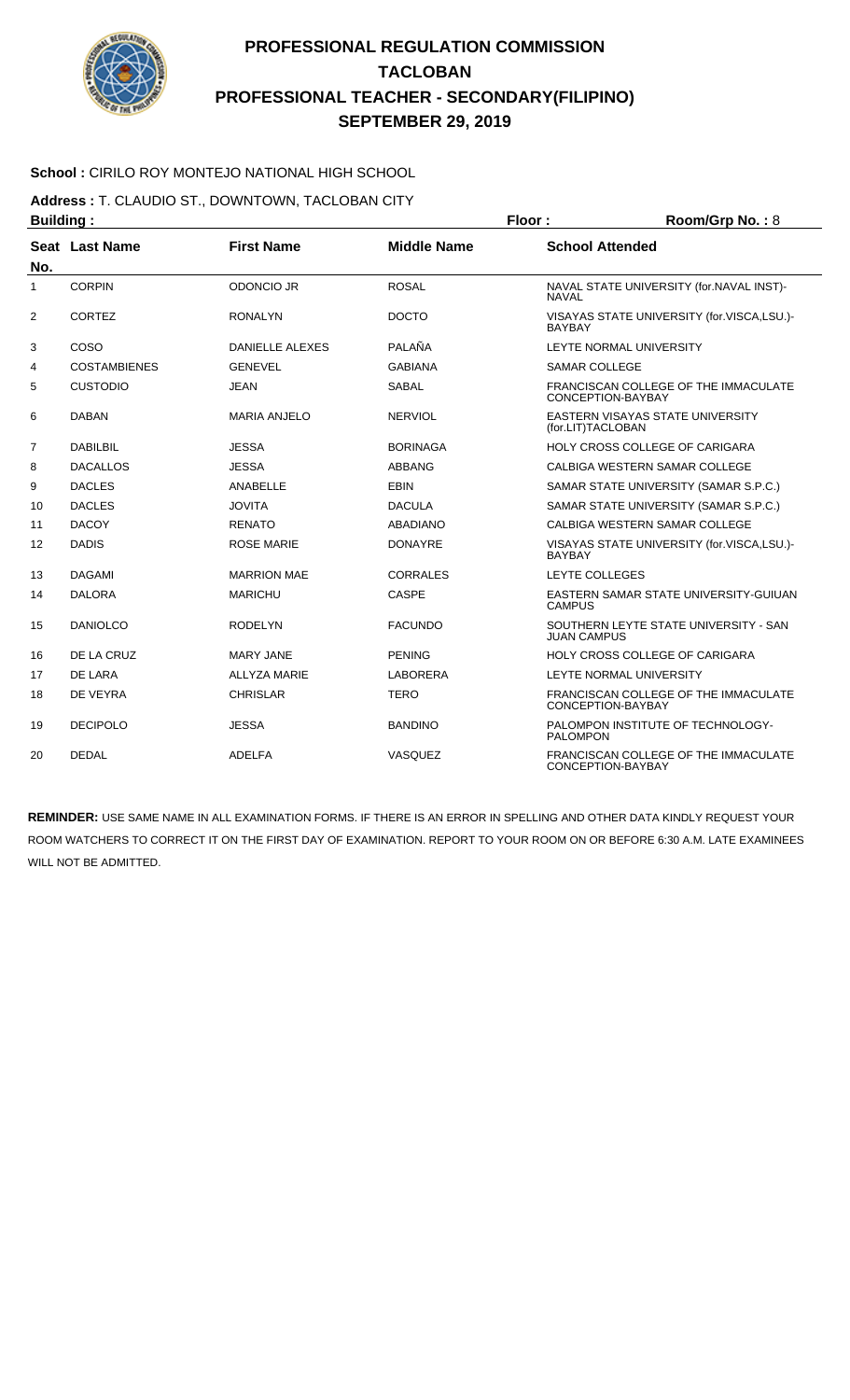

### **School :** CIRILO ROY MONTEJO NATIONAL HIGH SCHOOL

**Address :** T. CLAUDIO ST., DOWNTOWN, TACLOBAN CITY

| <b>Building:</b> |                    |                      | Floor:             | Room/Grp No.: 9             |                                            |
|------------------|--------------------|----------------------|--------------------|-----------------------------|--------------------------------------------|
| No.              | Seat Last Name     | <b>First Name</b>    | <b>Middle Name</b> | <b>School Attended</b>      |                                            |
| 1                | <b>DELA CRUZ</b>   | <b>EDNA</b>          | <b>OGDAMENA</b>    | <b>BAYBAY</b>               | VISAYAS STATE UNIVERSITY (for.VISCA,LSU.)- |
| 2                | <b>DELGRA</b>      | <b>ABEGAIL</b>       | <b>VERICIO</b>     |                             | ASIAN DEVELOPMENT FOUNDATION COLLEGE       |
| 3                | <b>DELIMA</b>      | <b>ABIGAIL</b>       | <b>IGMEN</b>       |                             | LEYTE NORMAL UNIVERSITY                    |
| 4                | <b>DELIMA</b>      | <b>RAYMOND</b>       | <b>DILAO</b>       | <b>NAVAL</b>                | NAVAL STATE UNIVERSITY (for.NAVAL INST)-   |
| 5                | <b>DELMONTE</b>    | MA, NENIA            | <b>POMAREJOS</b>   | (for.LIT)TACLOBAN           | EASTERN VISAYAS STATE UNIVERSITY           |
| 6                | <b>DELOS REYES</b> | <b>MARJORIE</b>      |                    | <b>SCIENCES &amp; TECH.</b> | ASIA COLLEGE OF ADVANCE STUDIES IN ARTS.   |
| 7                | <b>DEMETERIO</b>   | <b>NEIZLE</b>        | <b>IDAGDAG</b>     | <b>PALOMPON</b>             | PALOMPON INSTITUTE OF TECHNOLOGY-          |
| 8                | <b>DENIEGA</b>     | <b>CRISTEL ANNE</b>  | <b>BIORE</b>       | <b>PALOMPON</b>             | PALOMPON INSTITUTE OF TECHNOLOGY-          |
| 9                | <b>DENIEGA</b>     | <b>JOHN MARK</b>     | <b>BIORE</b>       | <b>PALOMPON</b>             | PALOMPON INSTITUTE OF TECHNOLOGY-          |
| 10               | <b>DEVOSORA</b>    | <b>SHEINA MARIE</b>  | <b>MAINIT</b>      | <b>PALOMPON</b>             | PALOMPON INSTITUTE OF TECHNOLOGY-          |
| 11               | <b>DIAGSAY</b>     | <b>LUZ</b>           | CID                |                             | ST. JOSEPH'S COLLEGE-BORONGAN              |
| 12               | <b>DIATE</b>       | <b>LADY ROSARY</b>   | <b>DAGAAS</b>      |                             | SOUTHERN LEYTE STATE UNIVERSITY-T.OPPUS    |
| 13               | <b>DIDAL</b>       | <b>MARY GRACE</b>    | <b>MANTUA</b>      | CONCEPTION-BAYBAY           | FRANCISCAN COLLEGE OF THE IMMACULATE       |
| 14               | <b>DIONALDO</b>    | <b>AILYN</b>         | <b>ENCILA</b>      | <b>BAYBAY</b>               | VISAYAS STATE UNIVERSITY (for.VISCA,LSU.)- |
| 15               | <b>DISTRAJO</b>    | <b>JONNEL</b>        | <b>MACACANDO</b>   |                             | LEYTE NORMAL UNIVERSITY                    |
| 16               | <b>DOCENA</b>      | <b>APPLE ROSE</b>    | CASILLANO          |                             | ASIAN DEVELOPMENT FOUNDATION COLLEGE       |
| 17               | <b>DONAYRE</b>     | <b>MELONA</b>        | <b>BAGUIO</b>      | <b>PALOMPON</b>             | PALOMPON INSTITUTE OF TECHNOLOGY-          |
| 18               | <b>DUBLAS</b>      | <b>MARY JENNELYN</b> | <b>CAGAS</b>       |                             | SOUTHERN LEYTE STATE UNIVERSITY-T.OPPUS    |
| 19               | <b>DUYAGUIT</b>    | <b>ALEXZEL</b>       |                    | <b>JUAN CAMPUS</b>          | SOUTHERN LEYTE STATE UNIVERSITY - SAN      |
| 20               | <b>ECLEO</b>       | <b>KAREN</b>         | <b>DAACO</b>       |                             | LEYTE NORMAL UNIVERSITY                    |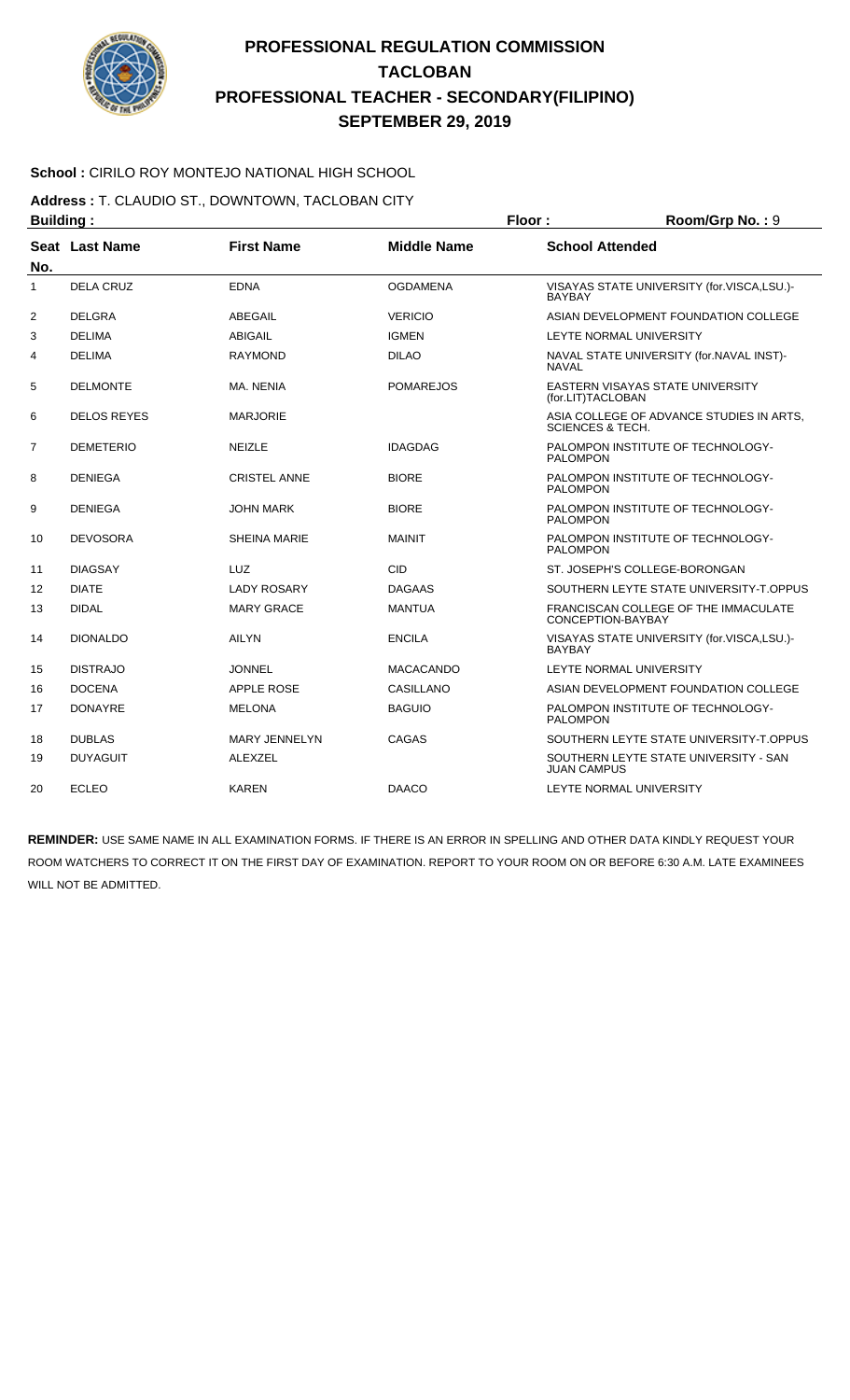

### **School :** CIRILO ROY MONTEJO NATIONAL HIGH SCHOOL

**Address :** T. CLAUDIO ST., DOWNTOWN, TACLOBAN CITY **Building : Floor : Floor : Room/Grp No. : 10** 

|              | . <u>.</u>        |                      |                    |                                                              |
|--------------|-------------------|----------------------|--------------------|--------------------------------------------------------------|
| No.          | Seat Last Name    | <b>First Name</b>    | <b>Middle Name</b> | <b>School Attended</b>                                       |
| $\mathbf{1}$ | <b>EDIZA</b>      | <b>REVEN JAY</b>     | <b>TAGORGOR</b>    | LEYTE NORMAL UNIVERSITY                                      |
| 2            | EGANO             | <b>ALMEGEN</b>       | <b>PADAYOGDOG</b>  | LEYTE NORMAL UNIVERSITY                                      |
| 3            | <b>EGOT</b>       | <b>ESTRELIETA</b>    | <b>CALVEZ</b>      | PALOMPON INSTITUTE OF TECHNOLOGY-<br><b>PALOMPON</b>         |
| 4            | <b>ELLE</b>       | LARABELL             | <b>GALSIM</b>      | SOUTHERN LEYTE STATE UNIVERSITY - SAN<br><b>JUAN CAMPUS</b>  |
| 5            | <b>EMBODO</b>     | <b>ROSE ANN</b>      | <b>MALUBAY</b>     | SOUTHERN LEYTE STATE UNIVERSITY - SAN<br><b>JUAN CAMPUS</b>  |
| 6            | <b>ENCABO</b>     | <b>JESSIE JOHN</b>   | <b>TADEFA</b>      | LEYTE NORMAL UNIVERSITY                                      |
| 7            | <b>ESCABAL</b>    | <b>JUVY</b>          |                    | SOUTHERN LEYTE STATE UNIVERSITY-T.OPPUS                      |
| 8            | <b>ESCARILLA</b>  | <b>CHELLA</b>        | <b>DIANITO</b>     | LEYTE NORMAL UNIVERSITY                                      |
| 9            | <b>ESCOTOTO</b>   | <b>AIKO</b>          | <b>GULLE</b>       | PALOMPON INSTITUTE OF TECHNOLOGY-<br><b>PALOMPON</b>         |
| 10           | <b>ESPERAS</b>    | <b>MA LEMIE</b>      | LUBAN              | LEYTE NORMAL UNIVERSITY                                      |
| 11           | <b>ESPINOSA</b>   | <b>GLADES JOY</b>    | <b>SURBANO</b>     | NAVAL STATE UNIVERSITY (for.NAVAL INST)-<br><b>NAVAL</b>     |
| 12           | <b>ESPLANADA</b>  | <b>DANE KLIER</b>    | <b>ABELLO</b>      | <b>EASTERN VISAYAS STATE UNIVERSITY</b><br>(for.LIT)TACLOBAN |
| 13           | <b>ESTRERA</b>    | PAULA JANE           | <b>BRIONES</b>     | WESTERN LEYTE COLLEGE-ORMOC                                  |
| 14           | <b>FABILAN</b>    | <b>CONCHITA</b>      | CODILAN            | CENTRAL COLLEGES OF THE PHILIPPINES                          |
| 15           | <b>FABRICANTE</b> | <b>ROMNICK</b>       | <b>MANCIO</b>      | LEYTE NORMAL UNIVERSITY                                      |
| 16           | <b>FALLORE</b>    | <b>MERLISA</b>       | <b>BORERES</b>     | LEYTE NORMAL UNIVERSITY                                      |
| 17           | <b>FELIX</b>      | <b>MARLINETH</b>     | <b>LADIPE</b>      | LEYTE NORMAL UNIVERSITY                                      |
| 18           | <b>FELIZARIO</b>  | <b>GERALYN</b>       | <b>RAGA</b>        | LEYTE NORMAL UNIVERSITY                                      |
| 19           | <b>FIEL</b>       | <b>CARINA</b>        | <b>CABUSAS</b>     | WESTERN LEYTE COLLEGE-ORMOC                                  |
| 20           | <b>FIGUEROA</b>   | <b>CHRISTINE MAE</b> | <b>ARPON</b>       | LEYTE NORMAL UNIVERSITY                                      |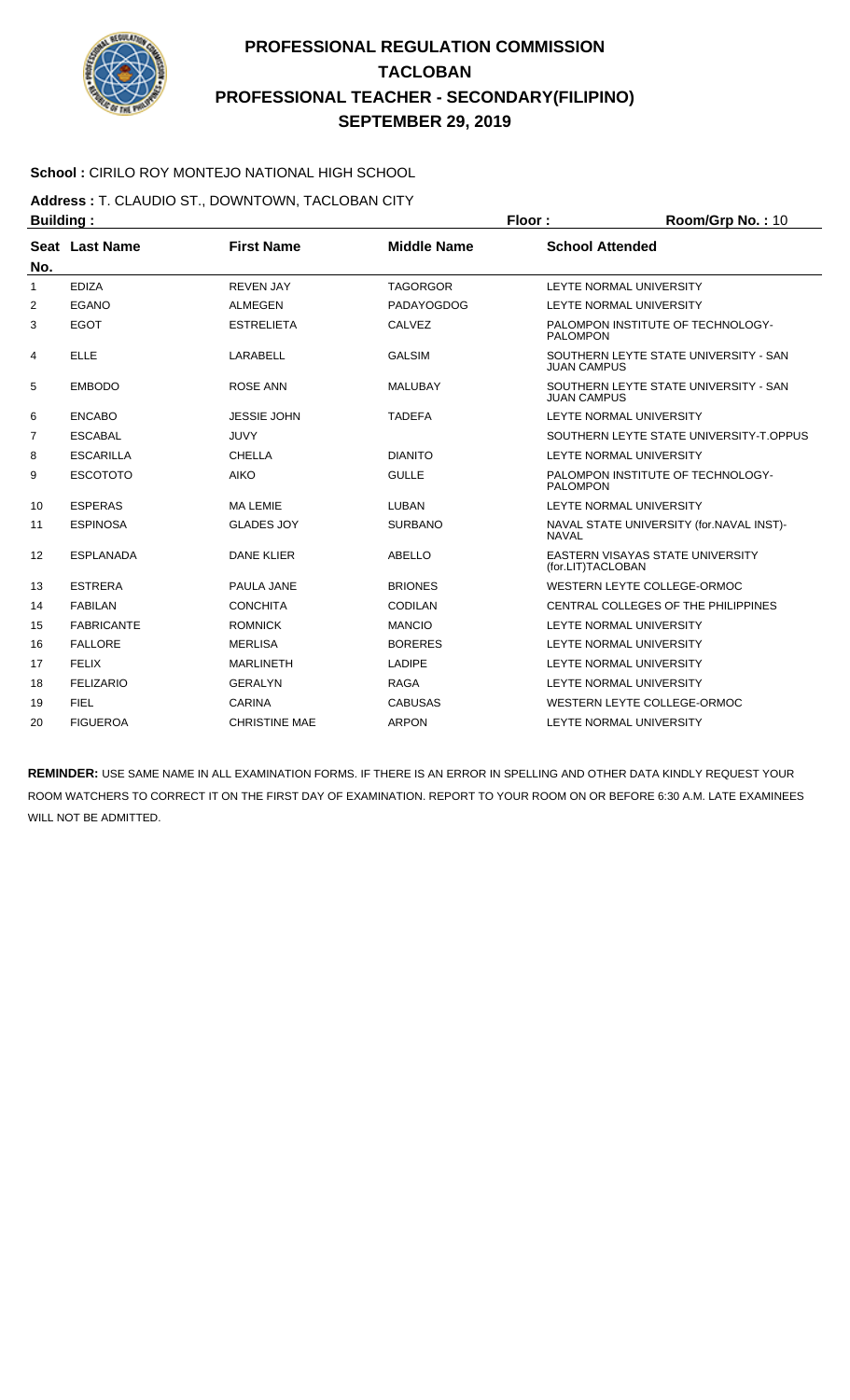

### **School :** CIRILO ROY MONTEJO NATIONAL HIGH SCHOOL

**Address :** T. CLAUDIO ST., DOWNTOWN, TACLOBAN CITY

| <b>Building:</b> |                   |                      | Floor:             | Room/Grp No.: 11                                       |                                            |
|------------------|-------------------|----------------------|--------------------|--------------------------------------------------------|--------------------------------------------|
| No.              | Seat Last Name    | <b>First Name</b>    | <b>Middle Name</b> | <b>School Attended</b>                                 |                                            |
| $\mathbf{1}$     | <b>FORMANES</b>   | <b>DARIL</b>         | <b>COLMINAR</b>    |                                                        | LEYTE NORMAL UNIVERSITY                    |
| $\overline{2}$   | <b>FORMENTERA</b> | <b>REYNA</b>         | <b>GOPIO</b>       | <b>PALOMPON</b>                                        | PALOMPON INSTITUTE OF TECHNOLOGY-          |
| 3                | <b>FORTALIZA</b>  | <b>JOANNA LYN</b>    | <b>BOSES</b>       | <b>BAYBAY</b>                                          | VISAYAS STATE UNIVERSITY (for.VISCA,LSU.)- |
| 4                | <b>FUENTES</b>    | ARIELYN              | <b>TALLO</b>       | <b>SAMAR COLLEGE</b>                                   |                                            |
| 5                | <b>GABESAN</b>    | <b>HILDA</b>         | <b>ABALOS</b>      |                                                        | SAMAR STATE UNIVERSITY (SAMAR S.P.C.)      |
| 6                | <b>GABON</b>      | <b>CARLITO JR</b>    | VILLANUEVA         |                                                        | SAMAR STATE UNIVERSITY (SAMAR S.P.C.)      |
| 7                | GAGABU-AN         | <b>LUZ BENILDA</b>   | <b>ALAMUDIN</b>    | EASTERN SAMAR STATE UNIVERSITY-GUIUAN<br><b>CAMPUS</b> |                                            |
| 8                | <b>GAGBO</b>      | <b>RUTCHEL</b>       | MABULAY            |                                                        | SAMAR STATE UNIVERSITY (SAMAR S.P.C.)      |
| 9                | <b>GALAN</b>      | <b>LOVELY ANN</b>    | <b>AGUILAR</b>     |                                                        | ASIAN DEVELOPMENT FOUNDATION COLLEGE       |
| 10               | <b>GALANGUE</b>   | <b>ENGELIE</b>       | <b>ECHEGORIN</b>   |                                                        | LEYTE NORMAL UNIVERSITY                    |
| 11               | <b>GALLER</b>     | <b>SHAMMAE</b>       | <b>HUMANG-IT</b>   | <b>BAYBAY</b>                                          | VISAYAS STATE UNIVERSITY (for.VISCA,LSU.)- |
| 12               | <b>GALLO</b>      | <b>LORRAINE</b>      | SAYDE              | (SACRED HEART COLL.)                                   | SAINT MARY'S COLLEGE OF CATBALOGAN         |
| 13               | <b>GALURAN</b>    | <b>JESSA MAE</b>     | <b>GALLANO</b>     | <b>JUAN CAMPUS</b>                                     | SOUTHERN LEYTE STATE UNIVERSITY - SAN      |
| 14               | <b>GALVEZ</b>     | <b>NICOLE KATE</b>   | <b>ABINA</b>       |                                                        | SAMAR STATE UNIVERSITY (SAMAR S.P.C.)      |
| 15               | <b>GARADO</b>     | <b>MARY ROSE</b>     | <b>GUZMAN</b>      | <b>CAMPUS</b>                                          | EASTERN SAMAR STATE UNIVERSITY-GUIUAN      |
| 16               | <b>GARAY</b>      | <b>APRILA JANE</b>   | <b>MERIN</b>       | <b>PALOMPON</b>                                        | PALOMPON INSTITUTE OF TECHNOLOGY-          |
| 17               | <b>GARCIA</b>     | <b>ROLANDO JR</b>    | <b>RAMONOLOS</b>   |                                                        | ASIAN DEVELOPMENT FOUNDATION COLLEGE       |
| 18               | <b>GARRIDO</b>    | MA. JULIET           | <b>PAJARES</b>     | LEYTE COLLEGES                                         |                                            |
| 19               | <b>GAYLON</b>     | <b>SARAH</b>         | <b>NEBRIDA</b>     | KOLEHIYO NG SUBIC                                      |                                            |
| 20               | <b>GENOGUIN</b>   | <b>SARAH ANGELYN</b> | <b>GALENZA</b>     | <b>NAVAL</b>                                           | NAVAL STATE UNIVERSITY (for.NAVAL INST)-   |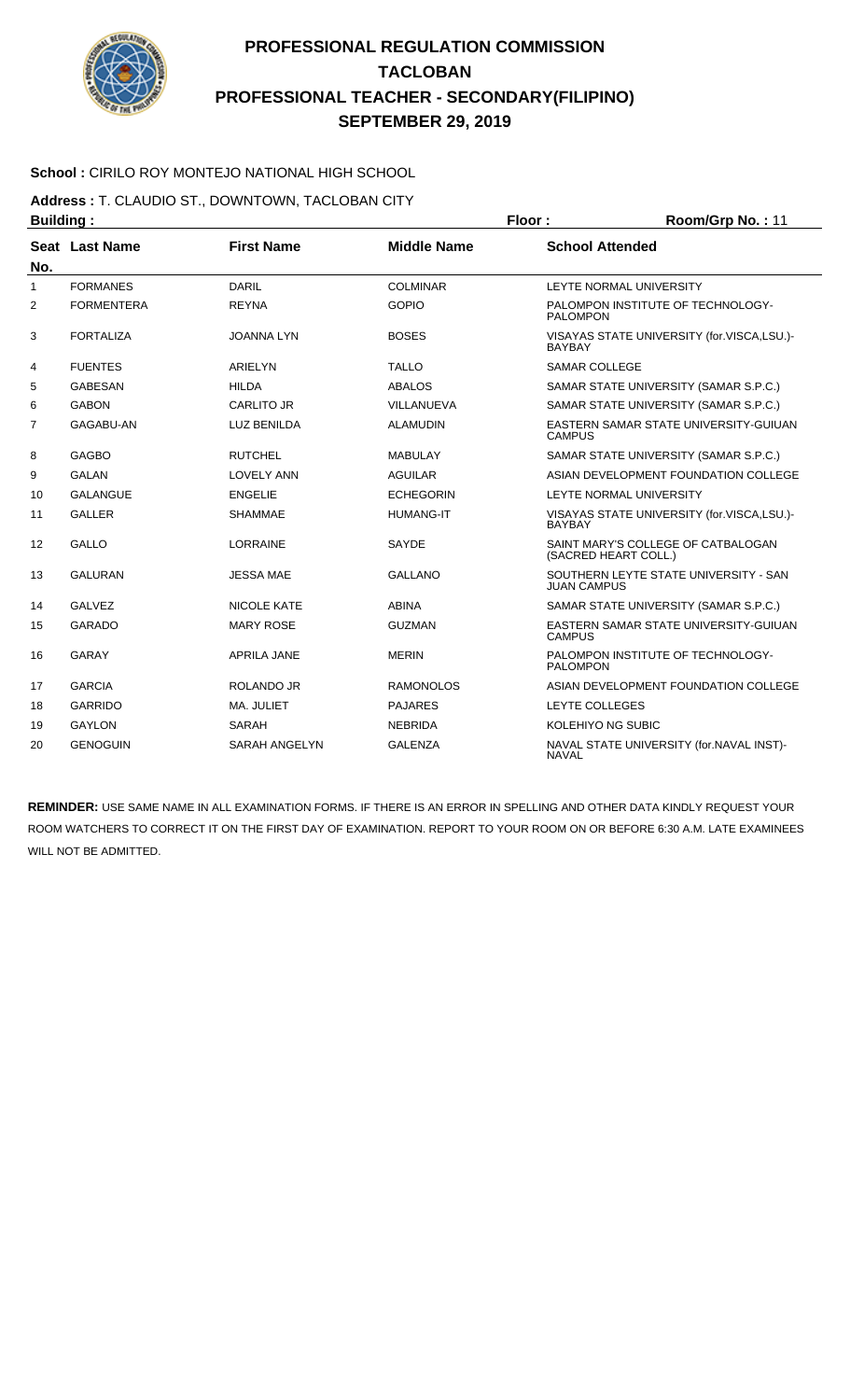

### **School :** CIRILO ROY MONTEJO NATIONAL HIGH SCHOOL

**Address :** T. CLAUDIO ST., DOWNTOWN, TACLOBAN CITY

| <b>Building:</b><br>Seat Last Name<br>No. |                  |                     |                    | Floor:                                                    | Room/Grp No.: 12                         |  |
|-------------------------------------------|------------------|---------------------|--------------------|-----------------------------------------------------------|------------------------------------------|--|
|                                           |                  | <b>First Name</b>   | <b>Middle Name</b> | <b>School Attended</b>                                    |                                          |  |
| 1                                         | <b>GIVA</b>      | <b>MARJORIE</b>     | <b>JUSAY</b>       |                                                           | WESTERN LEYTE COLLEGE-ORMOC              |  |
| 2                                         | <b>GLORIA</b>    | <b>SENDY</b>        | SOLAYAO            | (for.LIT)TACLOBAN                                         | EASTERN VISAYAS STATE UNIVERSITY         |  |
| 3                                         | <b>GODIN</b>     | <b>MARIE</b>        | <b>OGARDO</b>      |                                                           | SAMAR STATE UNIVERSITY (SAMAR S.P.C.)    |  |
| 4                                         | <b>GOLANI</b>    | <b>JOENIEL</b>      | PEÑARANDA          | <b>NAVAL</b>                                              | NAVAL STATE UNIVERSITY (for.NAVAL INST)- |  |
| 5                                         | GOÑA             | JENALYN             | <b>DEITA</b>       | CONCEPTION-BAYBAY                                         | FRANCISCAN COLLEGE OF THE IMMACULATE     |  |
| 6                                         | <b>GONZALES</b>  | <b>KRISTINA</b>     | <b>SEBLOS</b>      |                                                           | WESTERN LEYTE COLLEGE-ORMOC              |  |
| 7                                         | GOZON            | <b>RHEA LYNN</b>    | <b>ESPINOZA</b>    | <b>NAVAL</b>                                              | NAVAL STATE UNIVERSITY (for.NAVAL INST)- |  |
| 8                                         | <b>GRANADA</b>   | <b>MARY PAUL</b>    | <b>NUÑEZ</b>       | FRANCISCAN COLLEGE OF THE IMMACULATE<br>CONCEPTION-BAYBAY |                                          |  |
| 9                                         | <b>GUASES</b>    | <b>JOHN PHILIP</b>  | <b>ABUYEN</b>      | EASTERN SAMAR STATE UNIVERSITY-GUIUAN<br><b>CAMPUS</b>    |                                          |  |
| 10                                        | <b>GUCELA</b>    | <b>JAMAICA</b>      | <b>LAURITO</b>     | <b>PALOMPON</b>                                           | PALOMPON INSTITUTE OF TECHNOLOGY-        |  |
| 11                                        | <b>GUEVARA</b>   | <b>WENIEL MAE</b>   |                    |                                                           | LEYTE NORMAL UNIVERSITY                  |  |
| 12                                        | <b>GUIPON</b>    | <b>HANNAH MARIE</b> |                    |                                                           | LEYTE NORMAL UNIVERSITY                  |  |
| 13                                        | <b>GULANE</b>    | <b>JESSAMOR</b>     | <b>PEPITO</b>      |                                                           | LEYTE NORMAL UNIVERSITY                  |  |
| 14                                        | <b>GUMBA</b>     | <b>ERICA</b>        | <b>CUEVA</b>       | CONCEPTION-BAYBAY                                         | FRANCISCAN COLLEGE OF THE IMMACULATE     |  |
| 15                                        | <b>HERSALIA</b>  | <b>LEOMARTIN</b>    | <b>TOKONG</b>      | CONCEPTION-BAYBAY                                         | FRANCISCAN COLLEGE OF THE IMMACULATE     |  |
| 16                                        | <b>HINGABAY</b>  | <b>ERIC</b>         | TULIN              | CONCEPTION-BAYBAY                                         | FRANCISCAN COLLEGE OF THE IMMACULATE     |  |
| 17                                        | <b>HOMERES</b>   | <b>CATHERINE</b>    | <b>ROSARIO</b>     |                                                           | LEYTE NORMAL UNIVERSITY                  |  |
| 18                                        | <b>HONOR</b>     | <b>APRIL JANE</b>   | <b>MALUYA</b>      |                                                           | SOUTHERN LEYTE STATE UNIVERSITY-T.OPPUS  |  |
| 19                                        | <b>HORTEZANO</b> | <b>ICELYN</b>       | <b>TAHUP</b>       | <b>NAVAL</b>                                              | NAVAL STATE UNIVERSITY (for.NAVAL INST)- |  |
| 20                                        | <b>HUBILLA</b>   | <b>HARRIS JAY</b>   | <b>MANULAT</b>     |                                                           | LEYTE NORMAL UNIVERSITY                  |  |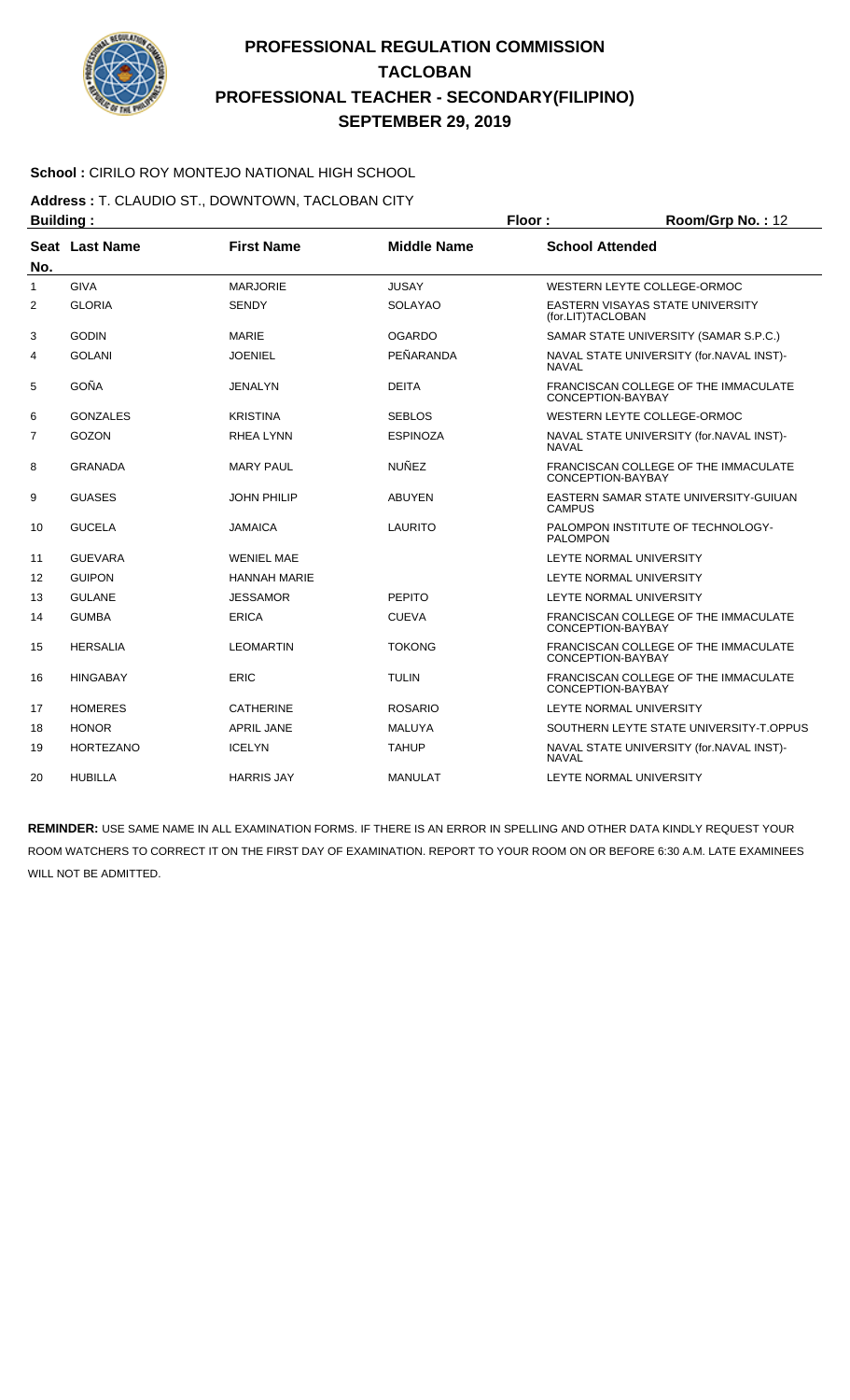

### **School :** CIRILO ROY MONTEJO NATIONAL HIGH SCHOOL

**Address :** T. CLAUDIO ST., DOWNTOWN, TACLOBAN CITY

| <b>Building:</b> |                 |                         |                    | Floor:<br>Room/Grp No.: 13 |                                                           |
|------------------|-----------------|-------------------------|--------------------|----------------------------|-----------------------------------------------------------|
| No.              | Seat Last Name  | <b>First Name</b>       | <b>Middle Name</b> | <b>School Attended</b>     |                                                           |
| 1                | <b>HULAR</b>    | <b>JHONA MAE</b>        | <b>GAJOL</b>       | <b>CAMPUS</b>              | EASTERN SAMAR STATE UNIVERSITY-GUIUAN                     |
| 2                | <b>ICAIN</b>    | <b>CLAIRE ANTONETTE</b> | <b>HOLANDA</b>     | <b>NAVAL</b>               | NAVAL STATE UNIVERSITY (for.NAVAL INST)-                  |
| 3                | <b>IGANA</b>    | <b>CIELLO MARIE</b>     | <b>RIPALDA</b>     | (for.LIT)TACLOBAN          | EASTERN VISAYAS STATE UNIVERSITY                          |
| 4                | <b>IMPUESTO</b> | <b>REGINE</b>           | <b>UMBAY</b>       |                            | FRANCISCAN COLLEGE OF THE IMMACULATE<br>CONCEPTION-BAYBAY |
| 5                | <b>IRLANDEZ</b> | <b>JANET</b>            | VILLANUEVA         | <b>CAMPUS</b>              | EASTERN SAMAR STATE UNIVERSITY-GUIUAN                     |
| 6                | <b>ISANAN</b>   | <b>NELVIN</b>           | <b>ISO</b>         | <b>SAMAR COLLEGE</b>       |                                                           |
| $\overline{7}$   | <b>ISO</b>      | <b>CLAUDETTE</b>        | <b>POTAL</b>       | <b>SAMAR COLLEGE</b>       |                                                           |
| 8                | <b>JABOLIN</b>  | ANALYN                  | <b>FABILLA</b>     | <b>SAMAR COLLEGE</b>       |                                                           |
| 9                | <b>JABOLIN</b>  | <b>JONIL</b>            | <b>GABIN</b>       |                            | SAMAR STATE UNIVERSITY (SAMAR S.P.C.)                     |
| 10               | <b>JADLOC</b>   | <b>ADELFA</b>           | ORGUINO            |                            | LEYTE NORMAL UNIVERSITY                                   |
| 11               | <b>JATAP</b>    | <b>MIA</b>              | <b>TERMO</b>       |                            | <b>TOLEDO GULLAS COLLEGE</b>                              |
| 12               | <b>LABESTO</b>  | <b>JOLINA</b>           | SANG-AN            | <b>PALOMPON</b>            | PALOMPON INSTITUTE OF TECHNOLOGY-                         |
| 13               | <b>LABNUTIN</b> | <b>REGINA RUSTICA</b>   | <b>RAMOS</b>       | <b>SAMAR COLLEGE</b>       |                                                           |
| 14               | <b>LABONG</b>   | <b>ANALYN</b>           | <b>LABOC</b>       | <b>SAMAR COLLEGE</b>       |                                                           |
| 15               | <b>LABONG</b>   | <b>CATHERINE</b>        | <b>GABANE</b>      |                            | SAMAR STATE UNIVERSITY (SAMAR S.P.C.)                     |
| 16               | <b>LABUAC</b>   | <b>LENDI</b>            | <b>GADDI</b>       |                            | LEYTE NORMAL UNIVERSITY                                   |
| 17               | LAGARDE         | <b>FATIMA MAE</b>       | <b>LANDRITO</b>    |                            | LEYTE NORMAL UNIVERSITY                                   |
| 18               | <b>LAGUMBAY</b> | <b>RONALD</b>           | <b>LUMOKSO</b>     | <b>JUAN CAMPUS</b>         | SOUTHERN LEYTE STATE UNIVERSITY - SAN                     |
| 19               | LAGUNZAD        | <b>VANESSA ALEXIS</b>   | <b>YAO</b>         |                            | LEYTE NORMAL UNIVERSITY                                   |
| 20               | LANDINGIN       | <b>CRISTINA</b>         | <b>SAGADAL</b>     |                            | CHRIST THE KING COLLEGE OF CALBAYOG                       |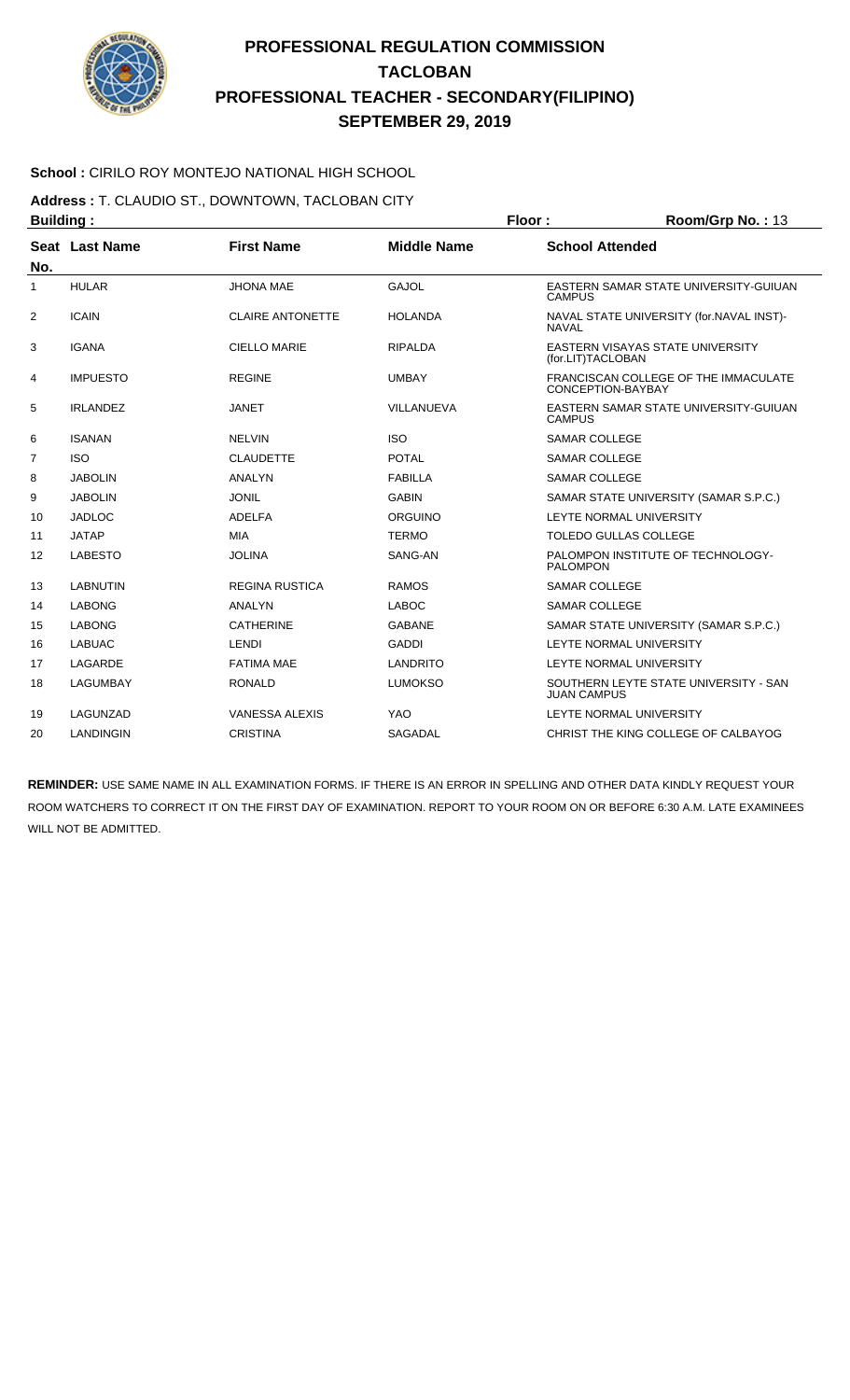

### **School :** CIRILO ROY MONTEJO NATIONAL HIGH SCHOOL

**Address :** T. CLAUDIO ST., DOWNTOWN, TACLOBAN CITY

| <b>Building:</b> |                |                     |                    | Floor:<br>Room/Grp No.: 14 |                                            |  |
|------------------|----------------|---------------------|--------------------|----------------------------|--------------------------------------------|--|
| No.              | Seat Last Name | <b>First Name</b>   | <b>Middle Name</b> | <b>School Attended</b>     |                                            |  |
| 1                | LANSANGAN      | <b>JONALYN</b>      | <b>PALCO</b>       | <b>BAYBAY</b>              | VISAYAS STATE UNIVERSITY (for.VISCA,LSU.)- |  |
| 2                | LASAGAS        | <b>CHERYL</b>       | <b>LIGAN</b>       | <b>PALOMPON</b>            | PALOMPON INSTITUTE OF TECHNOLOGY-          |  |
| 3                | <b>LEBIOS</b>  | ANNE MARGARETTE     | <b>QUIBAN</b>      | JUAN CAMPUS                | SOUTHERN LEYTE STATE UNIVERSITY - SAN      |  |
| 4                | <b>LEGUA</b>   | <b>JUDY ANN</b>     | <b>MACATO</b>      |                            | LEYTE NORMAL UNIVERSITY                    |  |
| 5                | <b>LEQUIN</b>  | <b>RIZA</b>         | <b>ANDOJAR</b>     | <b>PALOMPON</b>            | PALOMPON INSTITUTE OF TECHNOLOGY-          |  |
| 6                | <b>LICARDO</b> | <b>DIVINE PEARL</b> |                    | <b>PALOMPON</b>            | PALOMPON INSTITUTE OF TECHNOLOGY-          |  |
| 7                | <b>LIMA</b>    | LENNETH             | <b>GABRIEL</b>     | <b>SAMAR COLLEGE</b>       |                                            |  |
| 8                | <b>LIPATA</b>  | <b>MARY JANE</b>    | <b>SUMALO</b>      | <b>NAVAL</b>               | NAVAL STATE UNIVERSITY (for.NAVAL INST)-   |  |
| 9                | LLANTADA       | <b>MARISOL</b>      | <b>LABANTE</b>     |                            | CALBIGA WESTERN SAMAR COLLEGE              |  |
| 10               | <b>LOMPOT</b>  | <b>SARAH JANE</b>   | <b>MAGCOSTA</b>    | <b>JUAN CAMPUS</b>         | SOUTHERN LEYTE STATE UNIVERSITY - SAN      |  |
| 11               | <b>LONTAGA</b> | <b>ZAIRA MAE</b>    | <b>CABIDOG</b>     | (for.LIT)TACLOBAN          | EASTERN VISAYAS STATE UNIVERSITY           |  |
| 12               | LONZAGA        | <b>DIANA</b>        | <b>BATICA</b>      |                            | LEYTE NORMAL UNIVERSITY                    |  |
| 13               | <b>LOPEZ</b>   | <b>REYMOND</b>      | <b>MACANAS</b>     |                            | LEYTE NORMAL UNIVERSITY                    |  |
| 14               | <b>LOPEZ</b>   | <b>RIVA</b>         | <b>MARAYA</b>      |                            | LEYTE NORMAL UNIVERSITY                    |  |
| 15               | <b>LOSO</b>    | <b>ALITA</b>        | <b>DACUYAN</b>     |                            | LEYTE NORMAL UNIVERSITY                    |  |
| 16               | <b>LUANGCO</b> | <b>ROMNICK</b>      | <b>BASIBAS</b>     |                            | LEYTE NORMAL UNIVERSITY                    |  |
| 17               | <b>LUCELO</b>  | <b>MICHELLE</b>     | <b>DARANTINAO</b>  |                            | <b>HOLY CROSS COLLEGE OF CARIGARA</b>      |  |
| 18               | <b>LUCIANO</b> | <b>MARY JANE</b>    | <b>VERIN</b>       | NAVAL                      | NAVAL STATE UNIVERSITY (for.NAVAL INST)-   |  |
| 19               | <b>LUEGO</b>   | <b>RIZZA MAE</b>    | <b>NARAG</b>       | <b>JUAN CAMPUS</b>         | SOUTHERN LEYTE STATE UNIVERSITY - SAN      |  |
| 20               | <b>LUMAAD</b>  | MA. JANINE LYKA     | <b>MONDIDO</b>     |                            | WESTERN LEYTE COLLEGE-ORMOC                |  |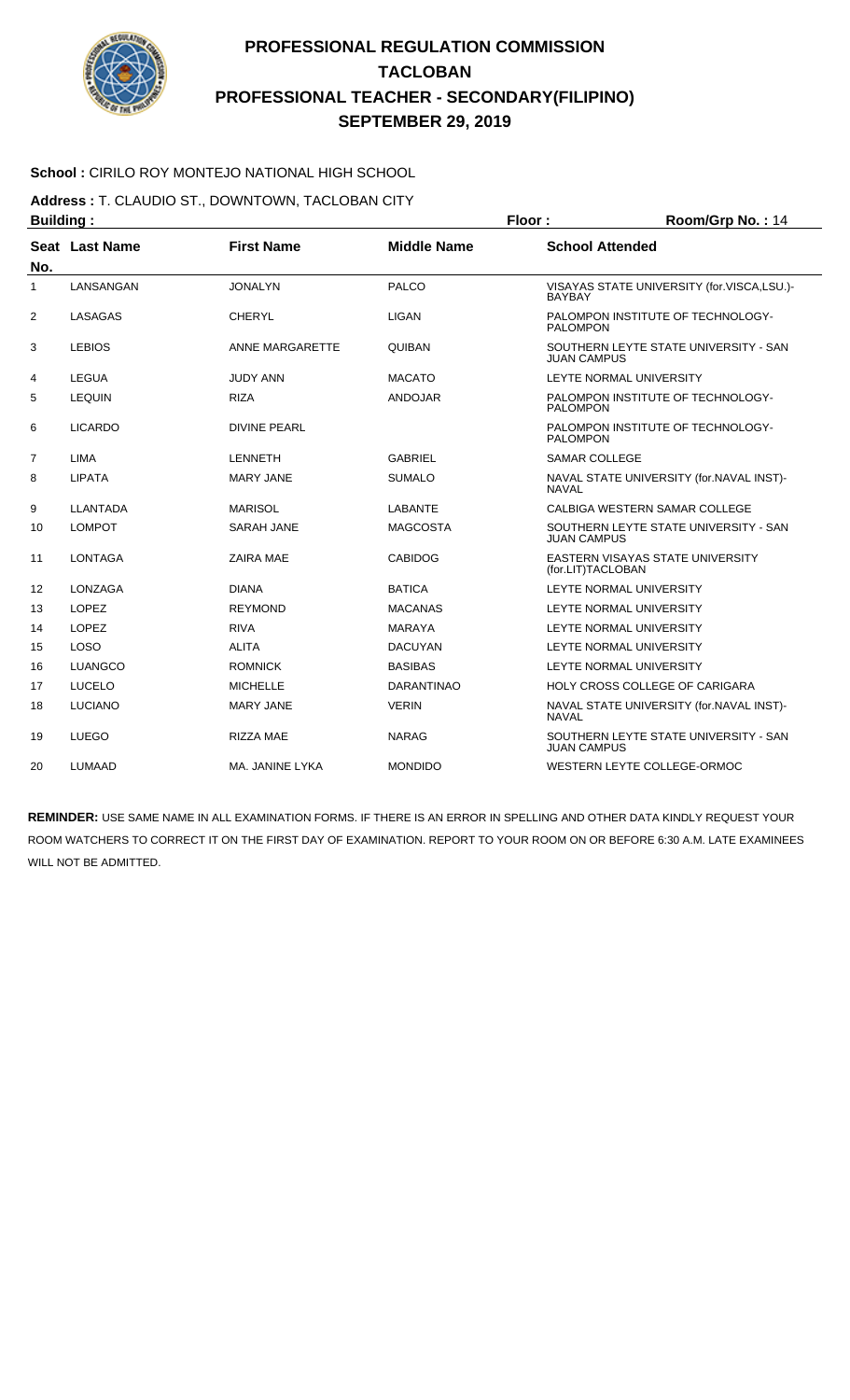

### **School :** CIRILO ROY MONTEJO NATIONAL HIGH SCHOOL

**Address :** T. CLAUDIO ST., DOWNTOWN, TACLOBAN CITY **Building : Floor : Floor : Room/Grp No. : 15** 

| No. | Seat Last Name    | <b>First Name</b>   | <b>Middle Name</b> | <b>School Attended</b>                                    |
|-----|-------------------|---------------------|--------------------|-----------------------------------------------------------|
| 1   | <b>LUSTIVA</b>    | <b>ROSEMARIE</b>    | <b>ALBAOS</b>      | LEYTE NORMAL UNIVERSITY                                   |
| 2   | <b>MABINI</b>     | <b>JAIRA</b>        | <b>LENTEJAS</b>    | <b>SAMAR COLLEGE</b>                                      |
| 3   | <b>MABINI</b>     | <b>MARY ROSE</b>    | <b>BACNOTAN</b>    | SAMAR STATE UNIVERSITY (SAMAR S.P.C.)                     |
| 4   | <b>MACANAS</b>    | <b>LARA MELISSA</b> | <b>ROBERTO</b>     | NAVAL STATE UNIVERSITY (for.NAVAL INST)-<br><b>NAVAL</b>  |
| 5   | <b>MACANAS</b>    | <b>RHEEA</b>        | <b>MONTES</b>      | NAVAL STATE UNIVERSITY (for.NAVAL INST)-<br><b>NAVAL</b>  |
| 6   | <b>MACANTAN</b>   | <b>CARLA JANE</b>   | <b>BACLEA-AN</b>   | SAMAR STATE UNIVERSITY (SAMAR S.P.C.)                     |
| 7   | <b>MACAPANAS</b>  | <b>ANGELICA</b>     | <b>TANTE</b>       | LEYTE NORMAL UNIVERSITY                                   |
| 8   | <b>MACASIL</b>    | <b>MARC ANTHONY</b> | <b>MACATO</b>      | LEYTE NORMAL UNIVERSITY                                   |
| 9   | <b>MACASPAG</b>   | <b>ALMIN</b>        | <b>TERENCIO</b>    | <b>SAMAR COLLEGE</b>                                      |
| 10  | <b>MACLEOD</b>    | <b>JASON</b>        | LAILA              | LEYTE NORMAL UNIVERSITY                                   |
| 11  | <b>MACOROL</b>    | <b>MARY ROSE</b>    | <b>JAO</b>         | NAVAL STATE UNIVERSITY (for.NAVAL INST)-<br><b>NAVAL</b>  |
| 12  | <b>MADRIAGA</b>   | <b>JUVY</b>         | <b>MISLOS</b>      | HOLY CROSS COLLEGE OF CARIGARA                            |
| 13  | <b>MAGALLANES</b> | <b>MONICA</b>       | <b>OLITA</b>       | SAINT JOSEPH'S COLLEGE-MAASIN                             |
| 14  | <b>MAJADAS</b>    | <b>JERIEL</b>       | AÑONUEVO           | PALOMPON INSTITUTE OF TECHNOLOGY-<br><b>PALOMPON</b>      |
| 15  | <b>MALATBALAT</b> | <b>MARIVIC</b>      | <b>CALINAO</b>     | EASTERN VISAYAS STATE UNIVERSITY<br>(for.LIT)TACLOBAN     |
| 16  | <b>MALATE</b>     | <b>LUCY JEANE</b>   | <b>UBALDO</b>      | ASIAN DEVELOPMENT FOUNDATION COLLEGE                      |
| 17  | <b>MALAZARTE</b>  | <b>ALEXA MARIE</b>  | ABATA              | WESTERN LEYTE COLLEGE-ORMOC                               |
| 18  | <b>MALIGDONG</b>  | <b>JAYVELYN</b>     | <b>CAMPOS</b>      | SAMAR STATE UNIVERSITY (SAMAR S.P.C.)                     |
| 19  | <b>MALINAO</b>    | <b>LEONARDO JR</b>  | AMBRAD             | WESTERN LEYTE COLLEGE-ORMOC                               |
| 20  | <b>MALINAO</b>    | PINKY MAE           | SANDOVAL           | FRANCISCAN COLLEGE OF THE IMMACULATE<br>CONCEPTION-BAYBAY |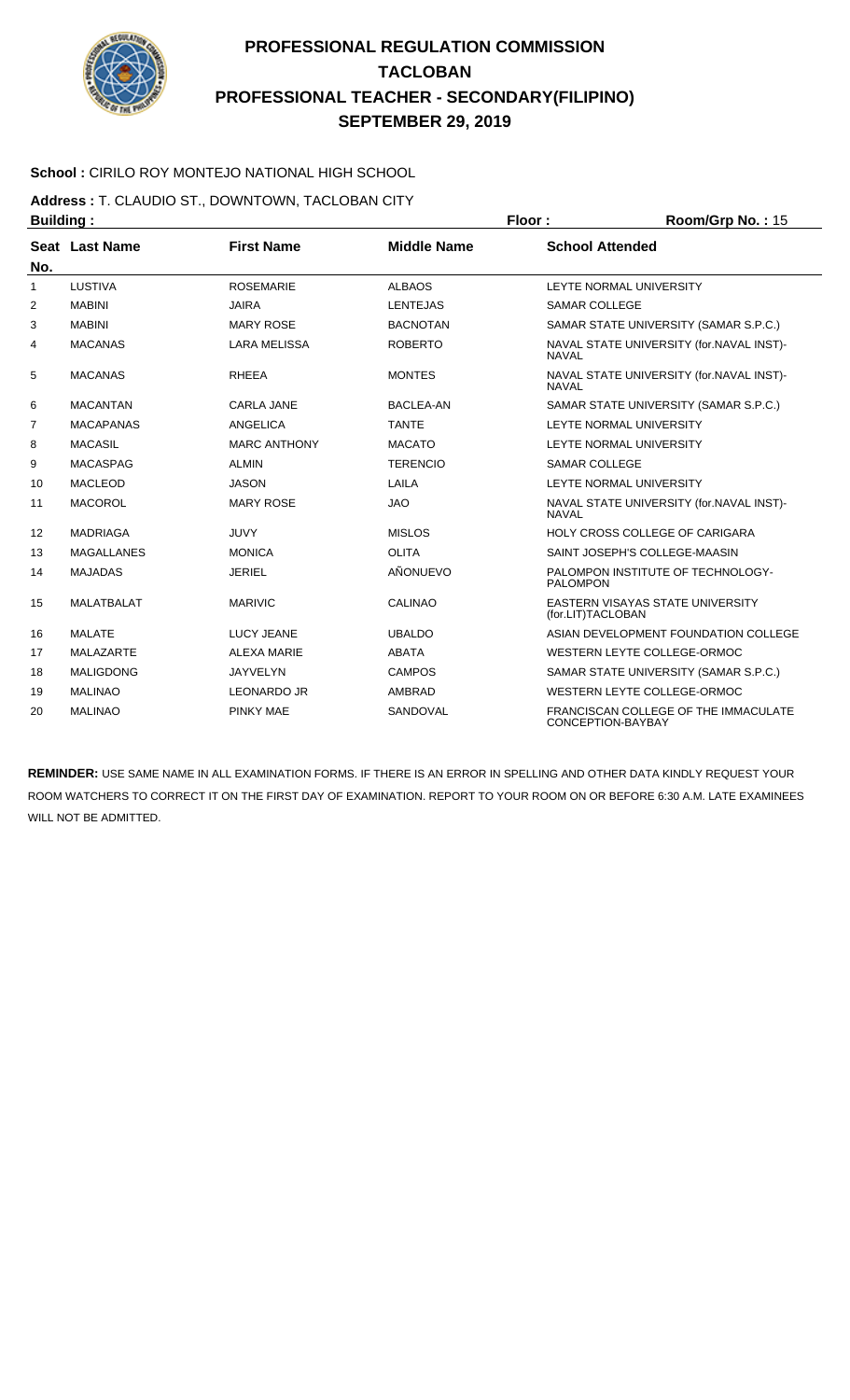

### **School :** CIRILO ROY MONTEJO NATIONAL HIGH SCHOOL

**Address :** T. CLAUDIO ST., DOWNTOWN, TACLOBAN CITY

| <b>Building:</b> |                  |                      |                    | Floor:<br>Room/Grp No.: 16 |                                            |  |
|------------------|------------------|----------------------|--------------------|----------------------------|--------------------------------------------|--|
|                  | Seat Last Name   | <b>First Name</b>    | <b>Middle Name</b> | <b>School Attended</b>     |                                            |  |
| No.              |                  |                      |                    |                            |                                            |  |
| 1                | <b>MALUBAY</b>   | <b>DEANCH</b>        | <b>LIGAS</b>       | <b>JUAN CAMPUS</b>         | SOUTHERN LEYTE STATE UNIVERSITY - SAN      |  |
| $\overline{2}$   | <b>MAMELOTO</b>  | <b>BABELYN</b>       | <b>SAMAR</b>       |                            | CALBIGA WESTERN SAMAR COLLEGE              |  |
| 3                | <b>MAMITA</b>    | <b>JERALD</b>        | <b>BERTULFO</b>    |                            | ASIAN DEVELOPMENT FOUNDATION COLLEGE       |  |
| 4                | <b>MANAGASE</b>  | <b>MARISA</b>        | <b>BALORO</b>      | <b>PALOMPON</b>            | PALOMPON INSTITUTE OF TECHNOLOGY-          |  |
| 5                | <b>MANALO</b>    | <b>JIEANN</b>        | <b>BOBONAO</b>     |                            | CALBIGA WESTERN SAMAR COLLEGE              |  |
| 6                | MAÑANITA         | <b>JAIRAH</b>        | <b>GULANE</b>      | <b>PALOMPON</b>            | PALOMPON INSTITUTE OF TECHNOLOGY-          |  |
| $\overline{7}$   | <b>MANATAD</b>   | MAY                  | <b>ACUIN</b>       | LEYTE COLLEGES             |                                            |  |
| 8                | MANDAHUYAN       | <b>BRENT IVAN</b>    |                    |                            | LEYTE NORMAL UNIVERSITY                    |  |
| 9                | <b>MANLA</b>     | <b>JENNELYN</b>      | <b>CAJES</b>       | <b>BAYBAY</b>              | VISAYAS STATE UNIVERSITY (for.VISCA,LSU.)- |  |
| 10               | <b>MASALIHIT</b> | <b>JONEL</b>         | <b>OPTANA</b>      | <b>NAVAL</b>               | NAVAL STATE UNIVERSITY (for.NAVAL INST)-   |  |
| 11               | <b>MATURAN</b>   | MA. ALLYNDIA MAE     | MAGLANA            |                            | SOUTHERN LEYTE STATE UNIVERSITY-T.OPPUS    |  |
| 12               | <b>MAULA</b>     | <b>MARILYN</b>       | <b>MODESTO</b>     |                            | <b>HOLY INFANT COLLEGE</b>                 |  |
| 13               | <b>MAYNITE</b>   | JULIE                | CERDEÑA            | <b>SAMAR COLLEGE</b>       |                                            |  |
| 14               | <b>MAYOR</b>     | <b>FATIMA JEAN</b>   | <b>MAHINLO</b>     | <b>BAYBAY</b>              | VISAYAS STATE UNIVERSITY (for.VISCA,LSU.)- |  |
| 15               | <b>MERCADO</b>   | <b>JEVIE</b>         | CASTILLO           |                            | LEYTE NORMAL UNIVERSITY                    |  |
| 16               | <b>MERIN</b>     | <b>INA LOU</b>       | <b>SARTIN</b>      | <b>BAYBAY</b>              | VISAYAS STATE UNIVERSITY (for.VISCA,LSU.)- |  |
| 17               | <b>MILITANTE</b> | MAI                  | <b>LIPORADA</b>    |                            | RIZAL TECHNOLOGICAL UNIVERSITY             |  |
| 18               | <b>MILITANTE</b> | <b>MARY ROSE</b>     | <b>SORIANO</b>     | (for.LIT)TACLOBAN          | EASTERN VISAYAS STATE UNIVERSITY           |  |
| 19               | <b>MISTULA</b>   | <b>BRIJETTE JANE</b> | <b>BERNALES</b>    |                            | WESTERN LEYTE COLLEGE-ORMOC                |  |
| 20               | <b>MODESTO</b>   | <b>JAMILE</b>        | <b>AMOYO</b>       |                            | LEYTE NORMAL UNIVERSITY                    |  |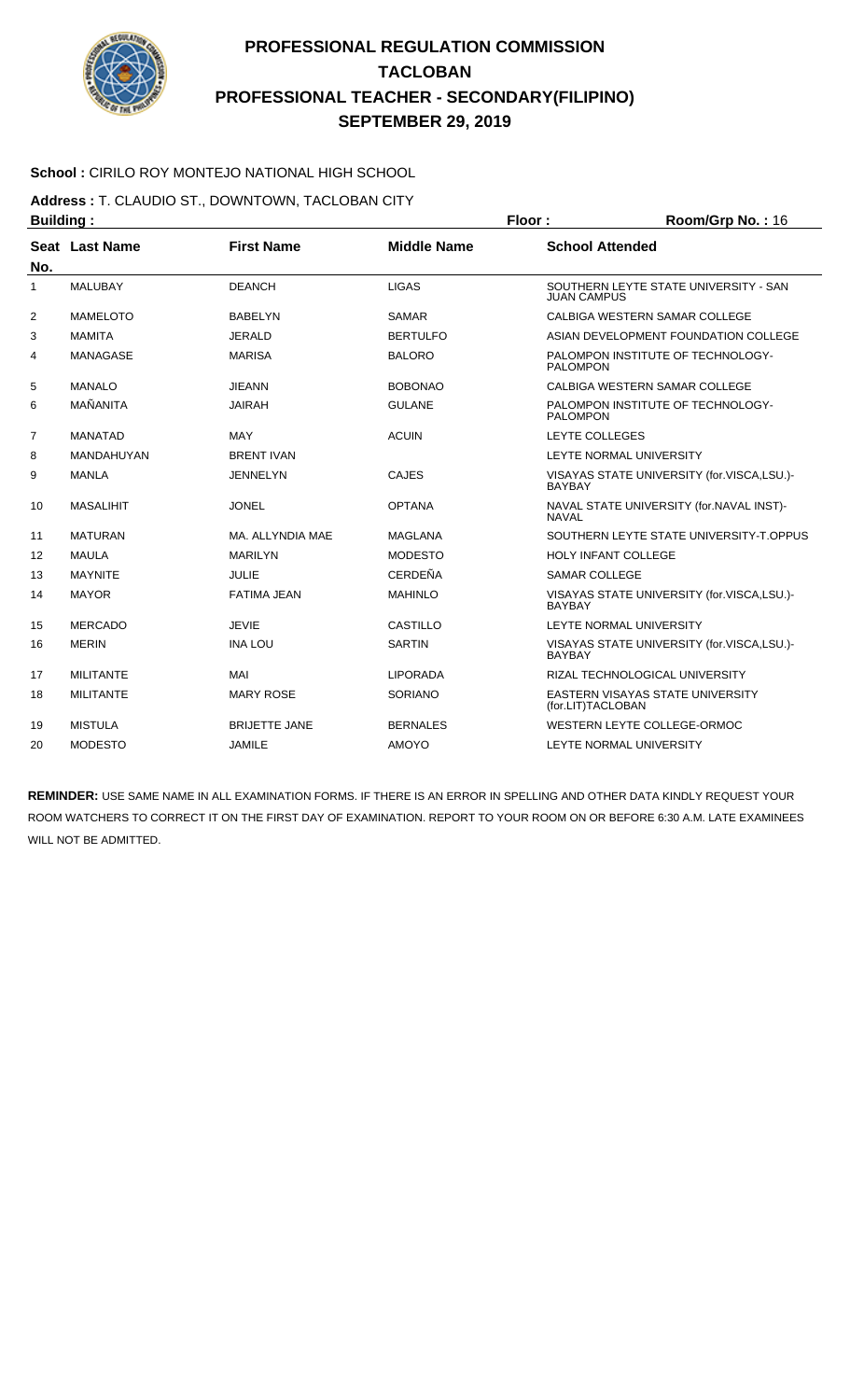

### **School :** CIRILO ROY MONTEJO NATIONAL HIGH SCHOOL

**Address :** T. CLAUDIO ST., DOWNTOWN, TACLOBAN CITY

| <b>Building:</b> |                   |                       | Floor:             | Room/Grp No.: 17       |                                            |
|------------------|-------------------|-----------------------|--------------------|------------------------|--------------------------------------------|
|                  | Seat Last Name    | <b>First Name</b>     | <b>Middle Name</b> | <b>School Attended</b> |                                            |
| No.              |                   |                       |                    |                        |                                            |
| 1                | <b>MOLINO</b>     | <b>JIMBO</b>          | <b>TAMPIL</b>      |                        | LEYTE NORMAL UNIVERSITY                    |
| 2                | <b>MONDAL</b>     | <b>BEVERLY</b>        | <b>SALAPI</b>      | CONCEPTION-BAYBAY      | FRANCISCAN COLLEGE OF THE IMMACULATE       |
| 3                | <b>MONES</b>      | <b>JONATHAN</b>       | <b>TAPALLA</b>     |                        | PAMANTASAN NG LUNGSOD NG PASAY             |
| 4                | <b>MONTECILLO</b> | <b>RECHELE</b>        | <b>IRLANDEZ</b>    |                        | ASIAN DEVELOPMENT FOUNDATION COLLEGE       |
| 5                | <b>MONTEMOR</b>   | <b>VINALYN</b>        | <b>PACOLI</b>      | <b>NAVAL</b>           | NAVAL STATE UNIVERSITY (for.NAVAL INST)-   |
| 6                | <b>MONTEROLA</b>  | <b>ROSEMARIE</b>      | ERINCO             | <b>SAMAR COLLEGE</b>   |                                            |
| 7                | <b>MORANO</b>     | <b>NICOLE KAYE</b>    | <b>SAMSON</b>      |                        | ASIAN DEVELOPMENT FOUNDATION COLLEGE       |
| 8                | <b>MORENO</b>     | <b>CINDY</b>          | <b>REDELOZA</b>    | CONCEPTION-BAYBAY      | FRANCISCAN COLLEGE OF THE IMMACULATE       |
| 9                | <b>NABLO</b>      | <b>DENVER</b>         | <b>ABARRACOSO</b>  |                        | SAMAR STATE UNIVERSITY (SAMAR S.P.C.)      |
| 10               | <b>NABLO</b>      | <b>ROSILA</b>         | <b>LACBAYEN</b>    |                        | CALBIGA WESTERN SAMAR COLLEGE              |
| 11               | <b>NACION</b>     | <b>ROCHEL</b>         | <b>MERCADAL</b>    | <b>BAYBAY</b>          | VISAYAS STATE UNIVERSITY (for.VISCA,LSU.)- |
| 12               | <b>NAPALIT</b>    | <b>CARMEN FRANCES</b> | <b>GERVACIO</b>    | <b>BILIRAN</b>         | NAVAL STATE UNIVERSITY (for.NAVAL INST)    |
| 13               | <b>NASTOR</b>     | <b>KENT RUSSEL</b>    | <b>SOLAYAO</b>     |                        | LEYTE NORMAL UNIVERSITY                    |
| 14               | <b>NAVOS</b>      | <b>FLORA MAE</b>      | <b>PALAMOS</b>     | <b>JUAN CAMPUS</b>     | SOUTHERN LEYTE STATE UNIVERSITY - SAN      |
| 15               | <b>NEDIRA</b>     | <b>RHEA MAE</b>       | <b>RAMIREZ</b>     | <b>NAVAL</b>           | NAVAL STATE UNIVERSITY (for.NAVAL INST)-   |
| 16               | <b>NEVALIZA</b>   | <b>NIKKI</b>          | <b>REBORTURA</b>   |                        | LEYTE NORMAL UNIVERSITY                    |
| 17               | <b>NIÑO</b>       | <b>JOSELYN</b>        | <b>VILLARICO</b>   |                        | WESTERN LEYTE COLLEGE-ORMOC                |
| 18               | <b>NOVAL</b>      | <b>ELSENITH</b>       | <b>MAQUILAN</b>    |                        | WESTERN LEYTE COLLEGE-ORMOC                |
| 19               | <b>NUEZ</b>       | <b>JESSA MARIE</b>    | LANDERO            |                        | WESTERN LEYTE COLLEGE-ORMOC                |
| 20               | <b>NUÑEZ</b>      | <b>AIVY</b>           | <b>MANATAD</b>     | <b>PALOMPON</b>        | PALOMPON INSTITUTE OF TECHNOLOGY-          |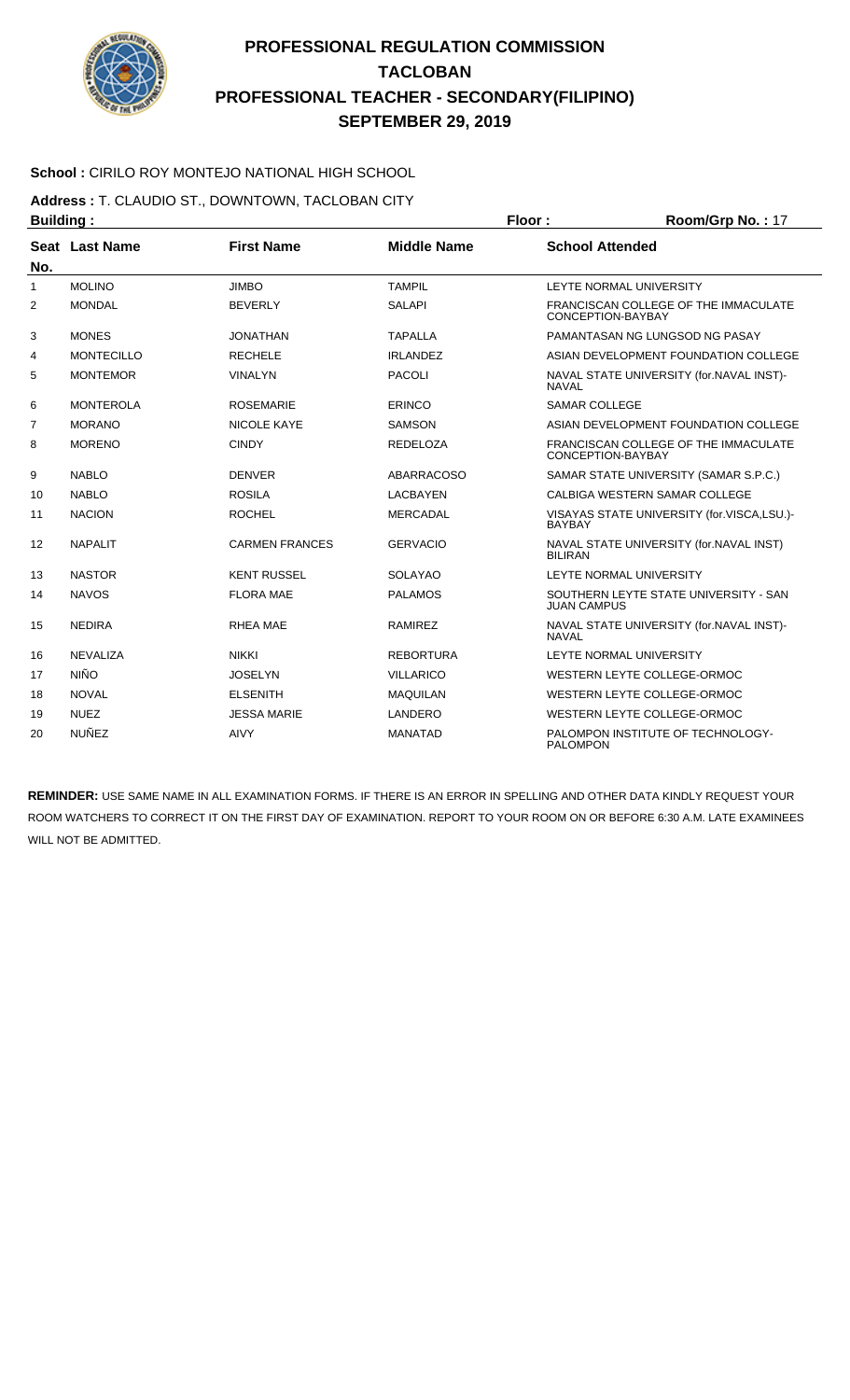

### **School :** CIRILO ROY MONTEJO NATIONAL HIGH SCHOOL

**Address :** T. CLAUDIO ST., DOWNTOWN, TACLOBAN CITY **Building : Floor : Room/Grp No. :** 18

| No. | Seat Last Name  | <b>First Name</b>   | <b>Middle Name</b> | <b>School Attended</b>                                      |
|-----|-----------------|---------------------|--------------------|-------------------------------------------------------------|
| 1   | <b>NUÑEZ</b>    | <b>MARIA BONITA</b> | <b>SABINO</b>      | SAINT PETER'S COLLEGE OF ORMOC                              |
| 2   | <b>OBIENA</b>   | <b>ARLENE</b>       | <b>DACUTANAN</b>   | <b>SAMAR COLLEGE</b>                                        |
| 3   | <b>OCIER</b>    | <b>NELIA</b>        | <b>LANCANAN</b>    | <b>LEYTE COLLEGES</b>                                       |
| 4   | <b>ODAL</b>     | <b>FRIDA</b>        | PEÑALOSA           | ASIAN DEVELOPMENT FOUNDATION COLLEGE                        |
| 5   | <b>OGAYA</b>    | <b>FRANKLIN</b>     | <b>GAYOSO</b>      | EASTERN SAMAR STATE UNIVERSITY-GUIUAN<br>CAMPUS             |
| 6   | <b>OLAYVAR</b>  | <b>RHEA MAE</b>     | <b>HINGPIT</b>     | SOUTHERN LEYTE STATE UNIVERSITY-T.OPPUS                     |
| 7   | <b>OLIMBA</b>   | PRINCESS JAYA       | <b>TAMAYO</b>      | PALOMPON INSTITUTE OF TECHNOLOGY-<br><b>PALOMPON</b>        |
| 8   | <b>OLIVERIO</b> | <b>MARINA</b>       | <b>MORANTE</b>     | EASTERN SAMAR STATE UNIVERSITY-GUIUAN<br><b>CAMPUS</b>      |
| 9   | <b>OMEGA</b>    | <b>QUENNIE</b>      | <b>BERMEJO</b>     | WESTERN LEYTE COLLEGE-ORMOC                                 |
| 10  | OMPOD           | <b>KEMVERLY</b>     | <b>MANIGAO</b>     | VISAYAS STATE UNIVERSITY (for.VISCA,LSU.)-<br><b>BAYBAY</b> |
| 11  | <b>ORALLER</b>  | <b>GLORY VIE</b>    | <b>ORTIGUESA</b>   | LEYTE NORMAL UNIVERSITY                                     |
| 12  | ORDIZ           | LILIAN              | <b>MAGAT</b>       | SOUTHERN LEYTE STATE UNIVERSITY - SAN<br><b>JUAN CAMPUS</b> |
| 13  | <b>OROS</b>     | <b>SELWYN CZAR</b>  | <b>AGRAVANTE</b>   | LEYTE NORMAL UNIVERSITY                                     |
| 14  | <b>PABELICO</b> | <b>SHANE</b>        | <b>MACAWILE</b>    | EASTERN SAMAR STATE UNIVERSITY-GUIUAN<br><b>CAMPUS</b>      |
| 15  | PABILANDO       | <b>ROSCELLINE</b>   | <b>JUNTILLA</b>    | NAVAL STATE UNIVERSITY (for.NAVAL INST)-<br><b>NAVAL</b>    |
| 16  | <b>PABRO</b>    | <b>IRENE</b>        | <b>PLAMAD</b>      | SOUTHERN LEYTE STATE UNIVERSITY-T.OPPUS                     |
| 17  | <b>PABUA</b>    | <b>AIVY</b>         | <b>GABIANA</b>     | SAMAR STATE UNIVERSITY (SAMAR S.P.C.)                       |
| 18  | <b>PABUNAN</b>  | <b>SHANNEN</b>      | <b>ABALAJEN</b>    | <b>LEYTE NORMAL UNIVERSITY</b>                              |
| 19  | PACAOL          | <b>MARIELLE</b>     | ABOGANDA           | SAMAR STATE UNIVERSITY (SAMAR S.P.C.)                       |
| 20  | <b>PACHOCO</b>  | <b>JOEL</b>         | <b>JABIÑAR</b>     | <b>SAMAR COLLEGE</b>                                        |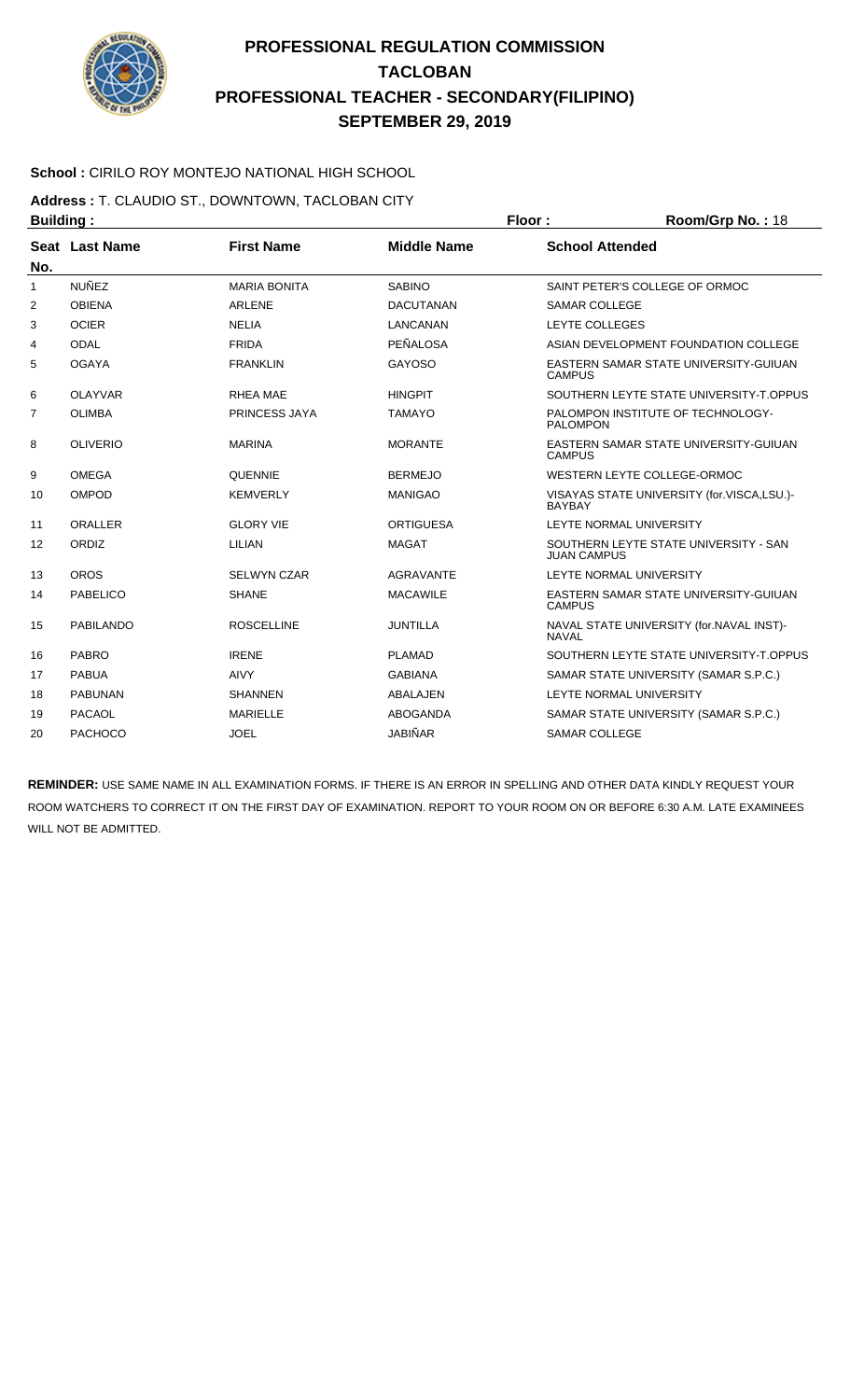

### **School :** CIRILO ROY MONTEJO NATIONAL HIGH SCHOOL

**Address :** T. CLAUDIO ST., DOWNTOWN, TACLOBAN CITY

| <b>Building:</b> |                   | Floor:             | Room/Grp No.: 19   |                        |                                          |
|------------------|-------------------|--------------------|--------------------|------------------------|------------------------------------------|
| No.              | Seat Last Name    | <b>First Name</b>  | <b>Middle Name</b> | <b>School Attended</b> |                                          |
| 1                | <b>PACIOS</b>     | <b>FVAMIF</b>      | CABAEL             |                        | SAMAR STATE UNIVERSITY (SAMAR S.P.C.)    |
| 2                | <b>PADOGA</b>     | <b>SARAH</b>       | <b>RESPENSOR</b>   | <b>NAVAL</b>           | NAVAL STATE UNIVERSITY (for.NAVAL INST)- |
| 3                | <b>PADUGA</b>     | <b>MISHELLE</b>    | <b>BOJOS</b>       |                        | NORTHERN CEBU COLLEGE                    |
| 4                | PAGALAN           | <b>JUDE SIMON</b>  | PAGALAN            |                        | SAINT PETER'S COLLEGE OF ORMOC           |
| 5                | PALAÑA            | <b>RENALYN</b>     | <b>MALOPING</b>    | LEYTE COLLEGES         |                                          |
| 6                | <b>PALANAS</b>    | <b>MARVIN</b>      | <b>SUYOM</b>       | (for.LIT)TACLOBAN      | EASTERN VISAYAS STATE UNIVERSITY         |
| $\overline{7}$   | <b>PALERMO</b>    | <b>ARABELLE</b>    | <b>LACDAO</b>      |                        | LEYTE NORMAL UNIVERSITY                  |
| 8                | <b>PAMI</b>       | <b>JANINE</b>      | <b>TAN</b>         |                        | LEYTE NORMAL UNIVERSITY                  |
| 9                | <b>PAÑAS</b>      | MARVEL JELIAN      | <b>MIEL</b>        | <b>PALOMPON</b>        | PALOMPON INSTITUTE OF TECHNOLOGY-        |
| 10               | <b>PANIS</b>      | <b>APPLE JEAN</b>  | <b>FUNCION</b>     |                        | <b>HOLY CROSS COLLEGE OF CARIGARA</b>    |
| 11               | <b>PANIS</b>      | <b>MARK JADE</b>   | <b>BADIDLES</b>    |                        | LEYTE NORMAL UNIVERSITY                  |
| 12               | <b>PARADO</b>     | <b>JOCELYN</b>     | <b>HALERA</b>      | <b>NAVAL</b>           | NAVAL STATE UNIVERSITY (for.NAVAL INST)- |
| 13               | <b>PARRILLA</b>   | <b>IMELDA</b>      | <b>JACA</b>        |                        | WESTERN LEYTE COLLEGE-ORMOC              |
| 14               | <b>PASCUBILLO</b> | <b>AISA</b>        | <b>ROSA</b>        | <b>PALOMPON</b>        | PALOMPON INSTITUTE OF TECHNOLOGY-        |
| 15               | <b>PASTOR</b>     | <b>ZAIC DIANNE</b> | <b>DAMAYO</b>      |                        | <b>LEYTE NORMAL UNIVERSITY</b>           |
| 16               | PELAYO            | <b>ROTCHIL</b>     | <b>PIONELA</b>     |                        | WESTERN LEYTE COLLEGE-ORMOC              |
| 17               | PEÑARANDA         | <b>BRITNEY</b>     | <b>BELDENIZA</b>   |                        | LEYTE NORMAL UNIVERSITY                  |
| 18               | PETRO             | <b>EUGENIA</b>     | <b>CAPATE</b>      |                        | <b>LEYTE NORMAL UNIVERSITY</b>           |
| 19               | <b>PETRONIO</b>   | <b>ALEXANDER</b>   | <b>NIERVA</b>      |                        | LEYTE NORMAL UNIVERSITY                  |
| 20               | PIAÑAR            | <b>ROBERT</b>      | <b>CAÑETE</b>      |                        | SAINT PETER'S COLLEGE OF ORMOC           |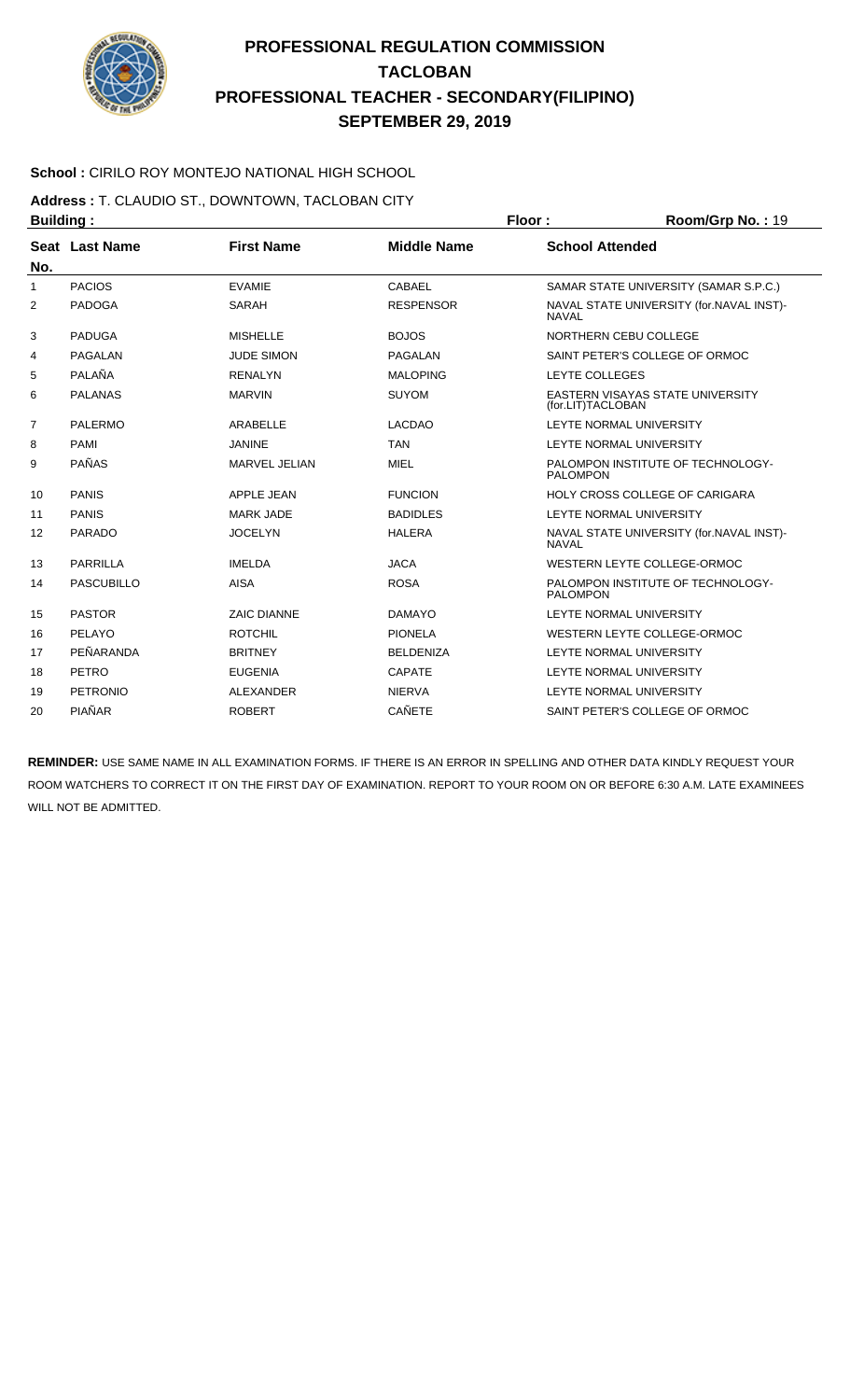

### **School :** CIRILO ROY MONTEJO NATIONAL HIGH SCHOOL

**Address :** T. CLAUDIO ST., DOWNTOWN, TACLOBAN CITY **Building : Floor : Room/Grp No. :** 20

|              | .                |                       |                    |                                                             |
|--------------|------------------|-----------------------|--------------------|-------------------------------------------------------------|
| No.          | Seat Last Name   | <b>First Name</b>     | <b>Middle Name</b> | <b>School Attended</b>                                      |
| $\mathbf{1}$ | <b>PICARA</b>    | <b>JHOZALYN</b>       | <b>DONGALLO</b>    | LEYTE NORMAL UNIVERSITY                                     |
| 2            | PICARDAL         | <b>JEREMY</b>         | <b>BRETENIA</b>    | ASIAN DEVELOPMENT FOUNDATION COLLEGE                        |
| 3            | <b>PICO</b>      | ANGEL                 | <b>ABARRACOSO</b>  | SAMAR STATE UNIVERSITY (SAMAR S.P.C.)                       |
| 4            | <b>PIDO</b>      | <b>JHONEL</b>         | <b>EMBODO</b>      | LEYTE NORMAL UNIVERSITY                                     |
| 5            | <b>PILARCA</b>   | PAMELA                | <b>ALAO</b>        | VISAYAS STATE UNIVERSITY (for.VISCA,LSU.)-<br><b>BAYBAY</b> |
| 6            | <b>PINDOS</b>    | <b>JOYCE</b>          | <b>TIANDAY</b>     | LEYTE NORMAL UNIVERSITY                                     |
| 7            | <b>PINGOL</b>    | <b>JONHILA</b>        | <b>TAÑADA</b>      | LEYTE NORMAL UNIVERSITY                                     |
| 8            | <b>PIÑON</b>     | <b>TRENCE VALIANT</b> | <b>CARDENAS</b>    | FRANCISCAN COLLEGE OF THE IMMACULATE<br>CONCEPTION-BAYBAY   |
| 9            | <b>PLAMAD</b>    | <b>LENDY</b>          | <b>ROCHE</b>       | SOUTHERN LEYTE STATE UNIVERSITY-T.OPPUS                     |
| 10           | <b>PLANA</b>     | <b>JESSABEL</b>       | <b>MASENDO</b>     | SOUTHERN LEYTE STATE UNIVERSITY-T.OPPUS                     |
| 11           | PLANILLO         | <b>ARIANNE</b>        | <b>DAPON</b>       | NAVAL STATE UNIVERSITY (for.NAVAL INST)-<br><b>NAVAL</b>    |
| 12           | POLO             | <b>MELJUN</b>         | LAGARAN            | SOUTHERN LEYTE STATE UNIVERSITY - SAN<br><b>JUAN CAMPUS</b> |
| 13           | <b>PONGOS</b>    | <b>JULIEMAE</b>       | <b>SAMSON</b>      | PALOMPON INSTITUTE OF TECHNOLOGY-<br><b>PALOMPON</b>        |
| 14           | <b>PORAZO</b>    | <b>MELCHOR</b>        | <b>MARTINEZ</b>    | SOUTHERN LEYTE STATE UNIVERSITY-T.OPPUS                     |
| 15           | <b>PORNEL</b>    | <b>GENEVIVE</b>       | <b>LUTCHAVEZ</b>   | SAINT PETER'S COLLEGE OF ORMOC                              |
| 16           | <b>PORNIAS</b>   | <b>OSCAR JR</b>       | <b>RIEL</b>        | LEYTE NORMAL UNIVERSITY                                     |
| 17           | <b>PRADO</b>     | LOVEJOY               | <b>DAJAO</b>       | FRANCISCAN COLLEGE OF THE IMMACULATE<br>CONCEPTION-BAYBAY   |
| 18           | <b>PRINCILLO</b> | MA. CARA TANYA        | <b>BENEDICTO</b>   | LEYTE NORMAL UNIVERSITY                                     |
| 19           | <b>PUBLICO</b>   | ROSEL JEAN            | <b>ECLE</b>        | SOUTHERN LEYTE STATE UNIVERSITY-T.OPPUS                     |
| 20           | <b>PUGADO</b>    | <b>HONEYLYN</b>       | <b>BRIZO</b>       | PALOMPON INSTITUTE OF TECHNOLOGY-<br><b>PALOMPON</b>        |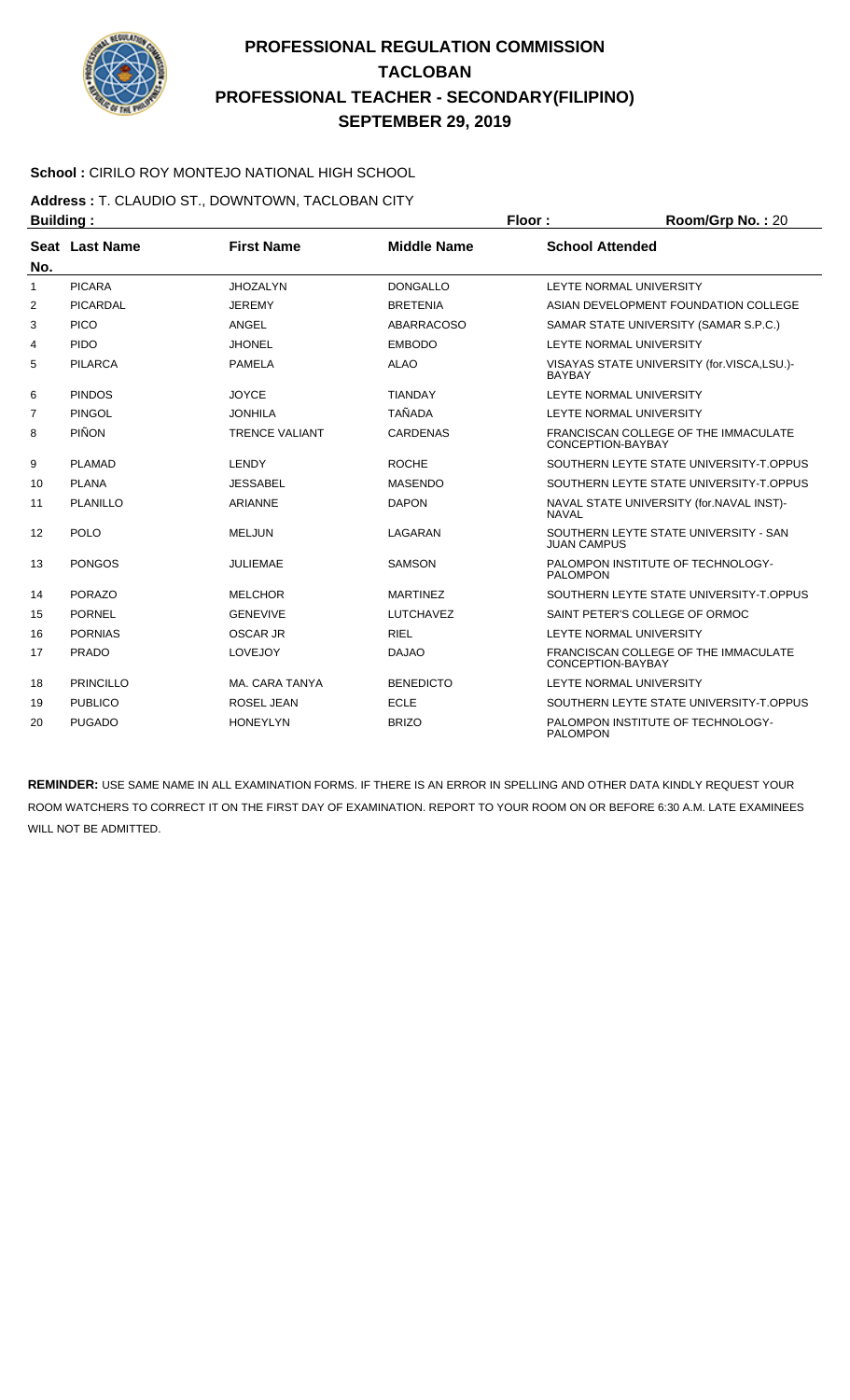

### **School :** CIRILO ROY MONTEJO NATIONAL HIGH SCHOOL

**Address :** T. CLAUDIO ST., DOWNTOWN, TACLOBAN CITY **Building : Floor : Floor : Room/Grp No. : 21** 

| No. | Seat Last Name    | <b>First Name</b>  | <b>Middle Name</b> | <b>School Attended</b>                                       |
|-----|-------------------|--------------------|--------------------|--------------------------------------------------------------|
| 1   | QUILAPIO          | <b>DEXTER</b>      | <b>BACAYCAY</b>    | SAMAR STATE UNIVERSITY (SAMAR S.P.C.)                        |
| 2   | QUILES            | <b>MAICA ANNA</b>  | <b>NOTADO</b>      | LEYTE NORMAL UNIVERSITY                                      |
| 3   | <b>RAFOLS</b>     | <b>ANNA ROSEL</b>  |                    | LEYTE NORMAL UNIVERSITY                                      |
| 4   | <b>RAGA</b>       | <b>LERMA</b>       | <b>SILVANO</b>     | LEYTE NORMAL UNIVERSITY                                      |
| 5   | <b>RAGO</b>       | <b>BABY JANE</b>   | <b>LABRO</b>       | CALBIGA WESTERN SAMAR COLLEGE                                |
| 6   | <b>RAMA</b>       | <b>SETH ALDYNE</b> | <b>CATUDAY</b>     | LEYTE NORMAL UNIVERSITY                                      |
| 7   | <b>RAMIREZ</b>    | <b>JOANNA</b>      | <b>SABORNIDO</b>   | NAVAL STATE UNIVERSITY (for.NAVAL INST)-<br><b>NAVAL</b>     |
| 8   | <b>RAMOS</b>      | <b>MARIALENE</b>   | GAÑAS              | <b>EASTERN VISAYAS STATE UNIVERSITY</b><br>(for.LIT)TACLOBAN |
| 9   | <b>REAL</b>       | <b>RHOSALIE</b>    | <b>ELORDE</b>      | SAINT PETER'S COLLEGE OF ORMOC                               |
| 10  | <b>REBOJO</b>     | <b>CHRISTINE</b>   | <b>MAGHANOY</b>    | SOUTHERN LEYTE STATE UNIVERSITY - SAN<br><b>JUAN CAMPUS</b>  |
| 11  | <b>RECOMES</b>    | <b>MARILYN</b>     | <b>LIMPIOS</b>     | FRANCISCAN COLLEGE OF THE IMMACULATE<br>CONCEPTION-BAYBAY    |
| 12  | <b>REDRENDO</b>   | <b>DECHRISTIAN</b> | <b>VILLACORTE</b>  | LEYTE NORMAL UNIVERSITY                                      |
| 13  | <b>REÑOSA</b>     | MA. HAZEL          | <b>OPRIN</b>       | EASTERN SAMAR STATE UNIVERSITY-GUIUAN<br><b>CAMPUS</b>       |
| 14  | <b>RIGOR</b>      | <b>KAREN JEAN</b>  | <b>CABILING</b>    | VISAYAS STATE UNIVERSITY (for.VISCA,LSU.)-<br><b>BAYBAY</b>  |
| 15  | <b>RIMANDIMAN</b> | <b>SHYRA</b>       | <b>MORALES</b>     | ASIAN DEVELOPMENT FOUNDATION COLLEGE                         |
| 16  | <b>RIOS</b>       | <b>RENALENE</b>    | LAZO               | PALOMPON INSTITUTE OF TECHNOLOGY-<br><b>PALOMPON</b>         |
| 17  | <b>RIOS</b>       | <b>ROGER</b>       | <b>PEDIDA</b>      | NAVAL STATE UNIVERSITY (for.NAVAL INST)-<br><b>NAVAL</b>     |
| 18  | <b>ROA</b>        | <b>ELANIE</b>      | <b>CUARTO</b>      | LEYTE COLLEGES                                               |
| 19  | <b>ROBILLOS</b>   | <b>JOSHUA</b>      | <b>GOFREDO</b>     | VISAYAS STATE UNIVERSITY (for.VISCA,LSU.)-<br><b>BAYBAY</b>  |
| 20  | <b>ROCES</b>      | LHEA MAE           | <b>MONTEJO</b>     | SOUTHERN LEYTE STATE UNIVERSITY-T.OPPUS                      |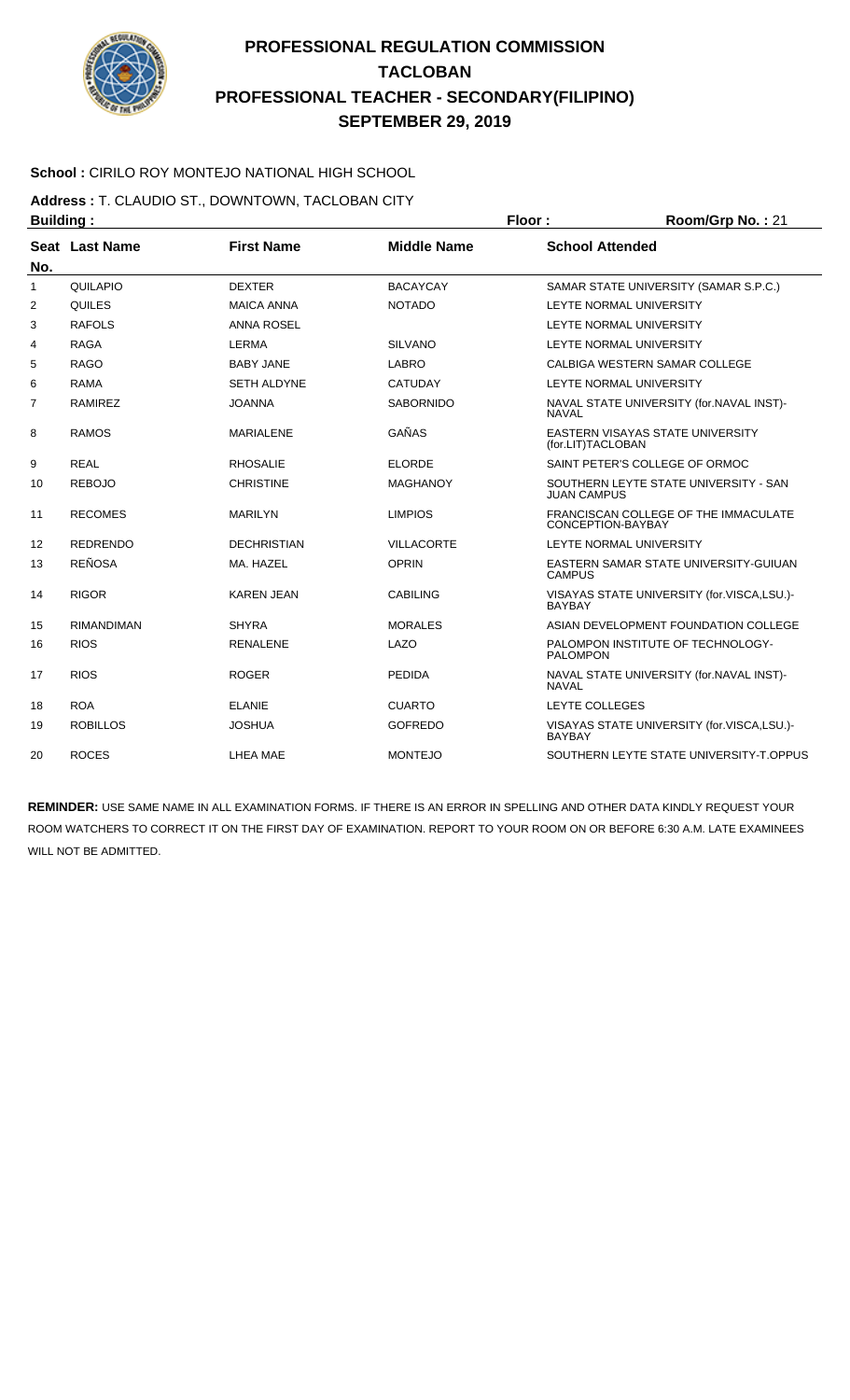

### **School :** CIRILO ROY MONTEJO NATIONAL HIGH SCHOOL

**Address :** T. CLAUDIO ST., DOWNTOWN, TACLOBAN CITY

| <b>Building:</b> |                  |                       |                    | Floor:                 | Room/Grp No.: 22                           |  |
|------------------|------------------|-----------------------|--------------------|------------------------|--------------------------------------------|--|
| No.              | Seat Last Name   | <b>First Name</b>     | <b>Middle Name</b> | <b>School Attended</b> |                                            |  |
| $\mathbf{1}$     | <b>ROJAS</b>     | <b>VIRGIE</b>         | <b>GUILLEMER</b>   | <b>PALOMPON</b>        | PALOMPON INSTITUTE OF TECHNOLOGY-          |  |
| $\overline{2}$   | <b>ROM</b>       | <b>HERALD JAY</b>     | <b>LINGUAGE</b>    | <b>BAYBAY</b>          | VISAYAS STATE UNIVERSITY (for.VISCA,LSU.)- |  |
| 3                | <b>ROMERO</b>    | <b>MARY ANGEL</b>     | <b>ABLEN</b>       |                        | WESTERN LEYTE COLLEGE-ORMOC                |  |
| 4                | <b>ROMO</b>      | KATHERINE JANE        | <b>MAGAMAYO</b>    | CONCEPTION-BAYBAY      | FRANCISCAN COLLEGE OF THE IMMACULATE       |  |
| 5                | <b>RONCALES</b>  | <b>MARGIORE</b>       | <b>PLACIENTE</b>   |                        | ASIAN DEVELOPMENT FOUNDATION COLLEGE       |  |
| 6                | <b>ROSALES</b>   | <b>BEN</b>            | <b>EMPUESTO</b>    |                        | SOUTHERN LEYTE STATE UNIVERSITY-T.OPPUS    |  |
| 7                | <b>ROSAUPAN</b>  | <b>RUBY</b>           | <b>MERELOS</b>     | <b>NAVAL</b>           | NAVAL STATE UNIVERSITY (for.NAVAL INST)-   |  |
| 8                | <b>ROSEL</b>     | <b>STEVE</b>          | <b>MOLLENO</b>     | <b>NAVAL</b>           | NAVAL STATE UNIVERSITY (for.NAVAL INST)-   |  |
| 9                | <b>ROSTATA</b>   | <b>MA NELSA</b>       | <b>ARPON</b>       | <b>NAVAL</b>           | NAVAL STATE UNIVERSITY (for.NAVAL INST)-   |  |
| 10               | <b>RUBENECIA</b> | <b>ARJOY</b>          | <b>TABUCAO</b>     |                        | LEYTE NORMAL UNIVERSITY                    |  |
| 11               | <b>RUFIN</b>     | <b>RINALYN</b>        | <b>FUENTES</b>     | <b>PALOMPON</b>        | PALOMPON INSTITUTE OF TECHNOLOGY-          |  |
| 12               | <b>SABIAN</b>    | <b>RAMELISSA</b>      | <b>CARISMA</b>     |                        | SAMAR STATE UNIVERSITY (SAMAR S.P.C.)      |  |
| 13               | <b>SABINO</b>    | <b>ELISA</b>          | <b>GIRAY</b>       |                        | LEYTE NORMAL UNIVERSITY                    |  |
| 14               | SABLAYAN         | <b>BIMED</b>          | <b>CABATUAN</b>    |                        | SAMAR STATE UNIVERSITY (SAMAR S.P.C.)      |  |
| 15               | <b>SABORNIDO</b> | <b>ANN JEMIMAH</b>    | <b>VILLACORTE</b>  | <b>BAYBAY</b>          | VISAYAS STATE UNIVERSITY (for.VISCA,LSU.)- |  |
| 16               | <b>SABUAG</b>    | <b>DAISY</b>          | <b>MISSION</b>     | <b>NAVAL</b>           | NAVAL STATE UNIVERSITY (for.NAVAL INST)-   |  |
| 17               | <b>SABUCOHAN</b> | <b>MAY FLOR</b>       |                    | <b>PALOMPON</b>        | PALOMPON INSTITUTE OF TECHNOLOGY-          |  |
| 18               | <b>SALA</b>      | <b>SHERLEEN</b>       | SORIAL             |                        | SOUTHERN LEYTE STATE UNIVERSITY-T.OPPUS    |  |
| 19               | SALANGSANG       | <b>MARIA GIANELLI</b> | <b>RAAGAS</b>      | <b>LEYTE COLLEGES</b>  |                                            |  |
| 20               | <b>SALAZAR</b>   | <b>PETRONA</b>        | <b>SILVA</b>       | <b>CAMPUS</b>          | EASTERN SAMAR STATE UNIVERSITY-GUIUAN      |  |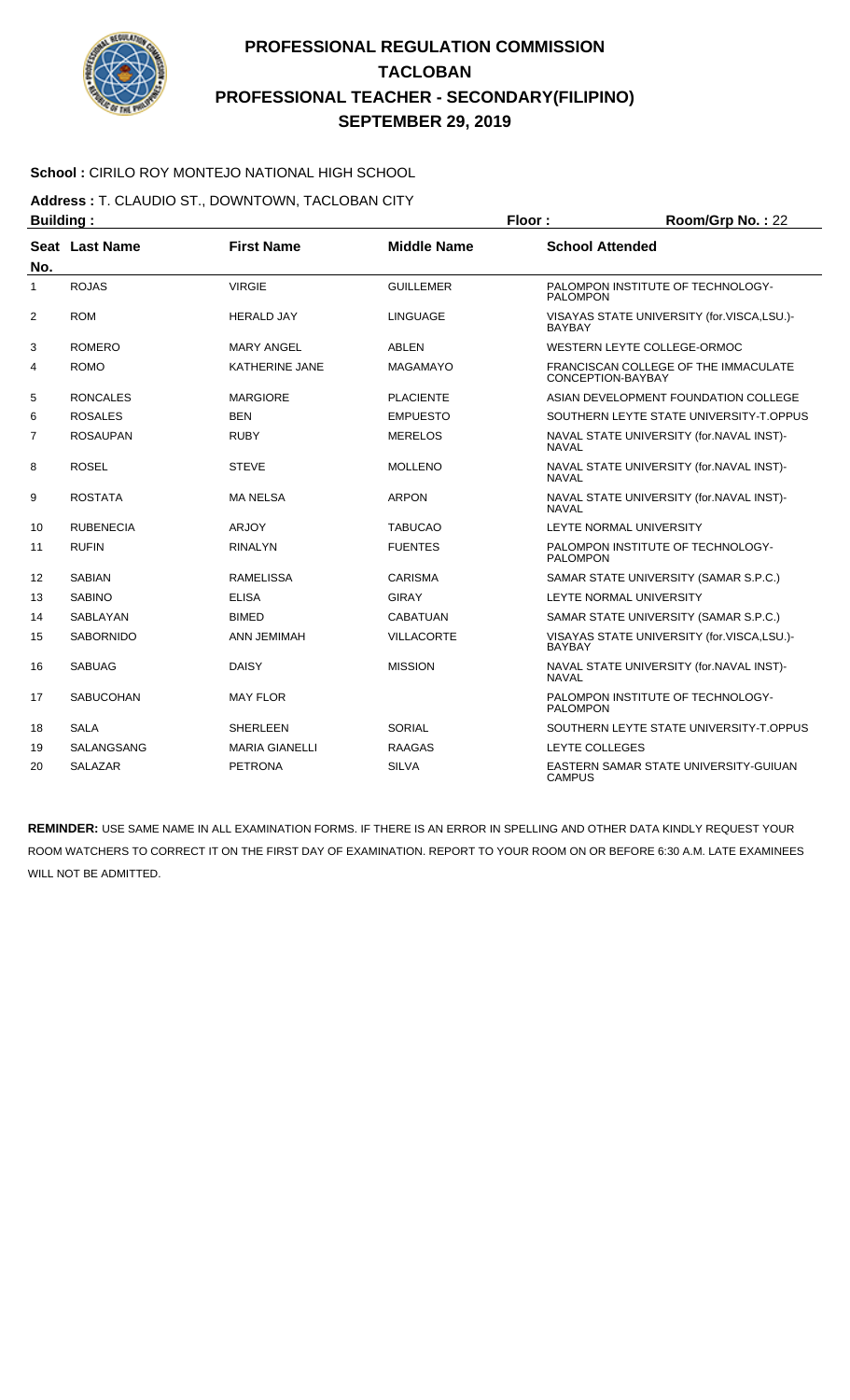

### **School :** CIRILO ROY MONTEJO NATIONAL HIGH SCHOOL

**Address :** T. CLAUDIO ST., DOWNTOWN, TACLOBAN CITY

| <b>Building:</b> |                  |                       | Floor:             | Room/Grp No.: 23                                         |                                            |
|------------------|------------------|-----------------------|--------------------|----------------------------------------------------------|--------------------------------------------|
| No.              | Seat Last Name   | <b>First Name</b>     | <b>Middle Name</b> | <b>School Attended</b>                                   |                                            |
| 1                | <b>SALCEDA</b>   | <b>KRISTINE</b>       | <b>MALBAS</b>      |                                                          | LEYTE NORMAL UNIVERSITY                    |
| 2                | <b>SALEM</b>     | <b>MARY JANE</b>      | <b>EBOSIO</b>      | <b>BAYBAY</b>                                            | VISAYAS STATE UNIVERSITY (for.VISCA,LSU.)- |
| 3                | <b>SALVAME</b>   | <b>LORIE ANN</b>      | <b>ANGLET</b>      |                                                          | SOUTHERN LEYTE STATE UNIVERSITY-T.OPPUS    |
| 4                | <b>SALVE</b>     | <b>JESSEL</b>         | <b>LEYES</b>       |                                                          | SOUTHERN LEYTE STATE UNIVERSITY-T.OPPUS    |
| 5                | <b>SAMORANOS</b> | <b>THERESE JAMORA</b> | <b>UMPAD</b>       | <b>NAVAL</b>                                             | NAVAL STATE UNIVERSITY (for.NAVAL INST)-   |
| 6                | <b>SAMSON</b>    | <b>MARIANO JR</b>     | <b>GUZMAN</b>      | <b>NAVAL</b>                                             | NAVAL STATE UNIVERSITY (for.NAVAL INST)-   |
| 7                | SANICO           | <b>SWIRANIE</b>       | <b>MESIAS</b>      | <b>BAYBAY</b>                                            | VISAYAS STATE UNIVERSITY (for.VISCA,LSU.)- |
| 8                | <b>SAÑOSA</b>    | <b>REZA</b>           | <b>DAGAMI</b>      | NAVAL STATE UNIVERSITY (for.NAVAL INST)-<br><b>NAVAL</b> |                                            |
| 9                | <b>SERATO</b>    | <b>RONALYN</b>        | <b>MALAMDAG</b>    | <b>NAVAL</b>                                             | NAVAL STATE UNIVERSITY (for.NAVAL INST)-   |
| 10               | <b>SERRANO</b>   | LEAH                  | <b>VELASCO</b>     |                                                          | SAMAR STATE UNIVERSITY (SAMAR S.P.C.)      |
| 11               | <b>SILVOSA</b>   | <b>EMMANUEL</b>       | <b>DONOSO</b>      |                                                          | NORTHEASTERN MINDANAO COLL.                |
| 12               | <b>SINGSON</b>   | <b>RHEA MAE</b>       | <b>LORO</b>        | <b>PALOMPON</b>                                          | PALOMPON INSTITUTE OF TECHNOLOGY-          |
| 13               | <b>SINGSON</b>   | <b>ROMMEL</b>         | <b>LISBE</b>       | <b>PALOMPON</b>                                          | PALOMPON INSTITUTE OF TECHNOLOGY-          |
| 14               | <b>SINGZON</b>   | <b>SHELLA FATIMA</b>  | <b>SOLAMO</b>      | <b>PALOMPON</b>                                          | PALOMPON INSTITUTE OF TECHNOLOGY-          |
| 15               | <b>SIOC</b>      | <b>ELSA</b>           | JUNDIT             |                                                          | WESTERN LEYTE COLLEGE-ORMOC                |
| 16               | <b>SOLOMON</b>   | <b>NISSA</b>          | <b>RIM</b>         | <b>BAYBAY</b>                                            | VISAYAS STATE UNIVERSITY (for.VISCA,LSU.)- |
| 17               | SOSMEÑA          | <b>REGEINA</b>        | COSTELO            | <b>PALOMPON</b>                                          | PALOMPON INSTITUTE OF TECHNOLOGY-          |
| 18               | <b>SUAREZ</b>    | <b>RITCHE</b>         | <b>MASIBAG</b>     | UNIVERSITY OF MAKATI                                     |                                            |
| 19               | <b>SUYOM</b>     | <b>GLENN DAVE</b>     | <b>TRUMPO</b>      |                                                          | LEYTE NORMAL UNIVERSITY                    |
| 20               | <b>TABALANZA</b> | <b>NELIA</b>          | <b>ACEBRON</b>     | (for.LIT)TACLOBAN                                        | <b>EASTERN VISAYAS STATE UNIVERSITY</b>    |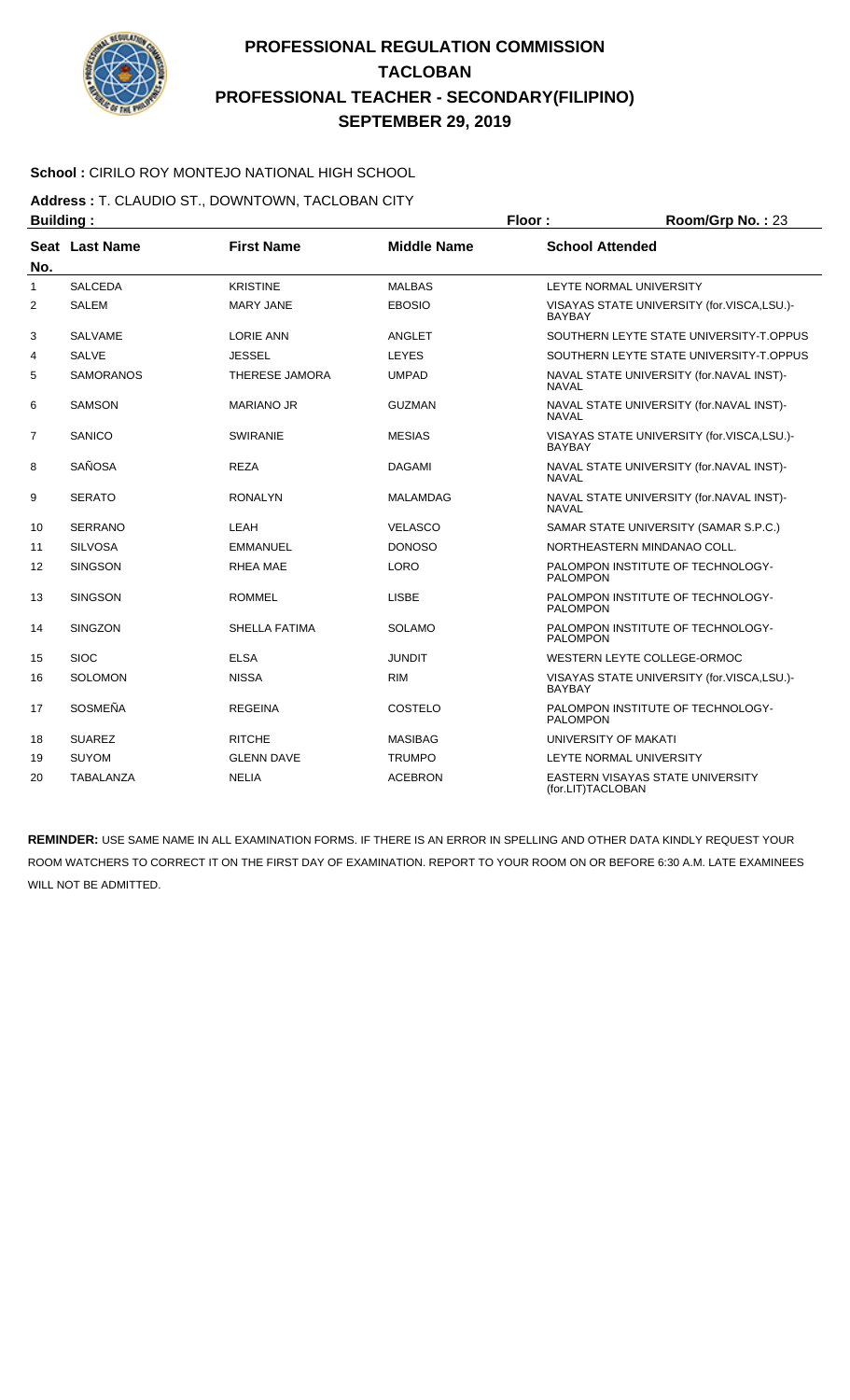

### **School :** CIRILO ROY MONTEJO NATIONAL HIGH SCHOOL

**Address :** T. CLAUDIO ST., DOWNTOWN, TACLOBAN CITY

| <b>Building:</b> |                  |                         |                    | Floor:<br>$Room/Grp$ No.: 24 |                                            |  |
|------------------|------------------|-------------------------|--------------------|------------------------------|--------------------------------------------|--|
|                  | Seat Last Name   | <b>First Name</b>       | <b>Middle Name</b> | <b>School Attended</b>       |                                            |  |
| No.              |                  |                         |                    |                              |                                            |  |
| 1                | <b>TABERARA</b>  | <b>VI ANN</b>           | <b>TALON</b>       |                              | HOLY CROSS COLLEGE OF CARIGARA             |  |
| 2                | <b>TABERNERO</b> | <b>ANTONETTE</b>        | QUILATAN           | <b>CAMPUS</b>                | EASTERN SAMAR STATE UNIVERSITY-GUIUAN      |  |
| 3                | <b>TABUDLONG</b> | ANGELICA                | <b>RECOLCOLIN</b>  | CONCEPTION-BAYBAY            | FRANCISCAN COLLEGE OF THE IMMACULATE       |  |
| 4                | <b>TAMBOR</b>    | <b>RIO</b>              | <b>PANIS</b>       | <b>SAMAR COLLEGE</b>         |                                            |  |
| 5                | <b>TAN</b>       | <b>HEZEN</b>            | <b>PABILLON</b>    | <b>SAMAR COLLEGE</b>         |                                            |  |
| 6                | <b>TAN</b>       | <b>JOSHUA</b>           | <b>CINCO</b>       | <b>SAMAR COLLEGE</b>         |                                            |  |
| $\overline{7}$   | <b>TAN</b>       | <b>MARK ANTHONY</b>     | <b>RENDORA</b>     |                              | LEYTE NORMAL UNIVERSITY                    |  |
| 8                | <b>TAYOBONG</b>  | <b>NICOLE</b>           | <b>RICAFORT</b>    |                              | LEYTE NORMAL UNIVERSITY                    |  |
| 9                | <b>TEGIO</b>     | <b>RYAN</b>             | <b>GOLLENA</b>     | LEYTE COLLEGES               |                                            |  |
| 10               | <b>TILLE</b>     | <b>NARIZA</b>           | <b>AMATOSA</b>     | <b>SAMAR COLLEGE</b>         |                                            |  |
| 11               | <b>TOLIBAS</b>   | <b>DAISY</b>            | <b>DELA ROSA</b>   |                              | LEYTE NORMAL UNIVERSITY                    |  |
| 12               | <b>TOMON</b>     | <b>MARIE ANTONETH</b>   | <b>DEJUMO</b>      |                              | SOUTHERN LEYTE STATE UNIVERSITY-T.OPPUS    |  |
| 13               | <b>TRINIDAD</b>  | <b>MAYSELLE</b>         | <b>BANTASAN</b>    |                              | WESTERN LEYTE COLLEGE-ORMOC                |  |
| 14               | <b>TUBLE</b>     | <b>VINCENT CLIFFORD</b> | LARGADAS           |                              | SOUTHERN LEYTE STATE UNIVERSITY-T.OPPUS    |  |
| 15               | <b>TUGADO</b>    | <b>JESSABELLE</b>       | LAGUNZAD           |                              | LEYTE NORMAL UNIVERSITY                    |  |
| 16               | <b>TUMIMBO</b>   | <b>CHALOW</b>           | <b>BELTRAN</b>     | <b>BAYBAY</b>                | VISAYAS STATE UNIVERSITY (for.VISCA,LSU.)- |  |
| 17               | <b>UMAMBAC</b>   | <b>KRISTEL JOY</b>      | COSE               |                              | WESTERN LEYTE COLLEGE-ORMOC                |  |
| 18               | <b>VARRON</b>    | <b>CHERRY LYN</b>       | <b>CUASITO</b>     | CONCEPTION-BAYBAY            | FRANCISCAN COLLEGE OF THE IMMACULATE       |  |
| 19               | <b>VARRON</b>    | <b>EARLY BETH</b>       | <b>BASLAN</b>      | CONCEPTION-BAYBAY            | FRANCISCAN COLLEGE OF THE IMMACULATE       |  |
| 20               | <b>VELARDE</b>   | <b>MARGIE</b>           | <b>OCOP</b>        | LEYTE COLLEGES               |                                            |  |